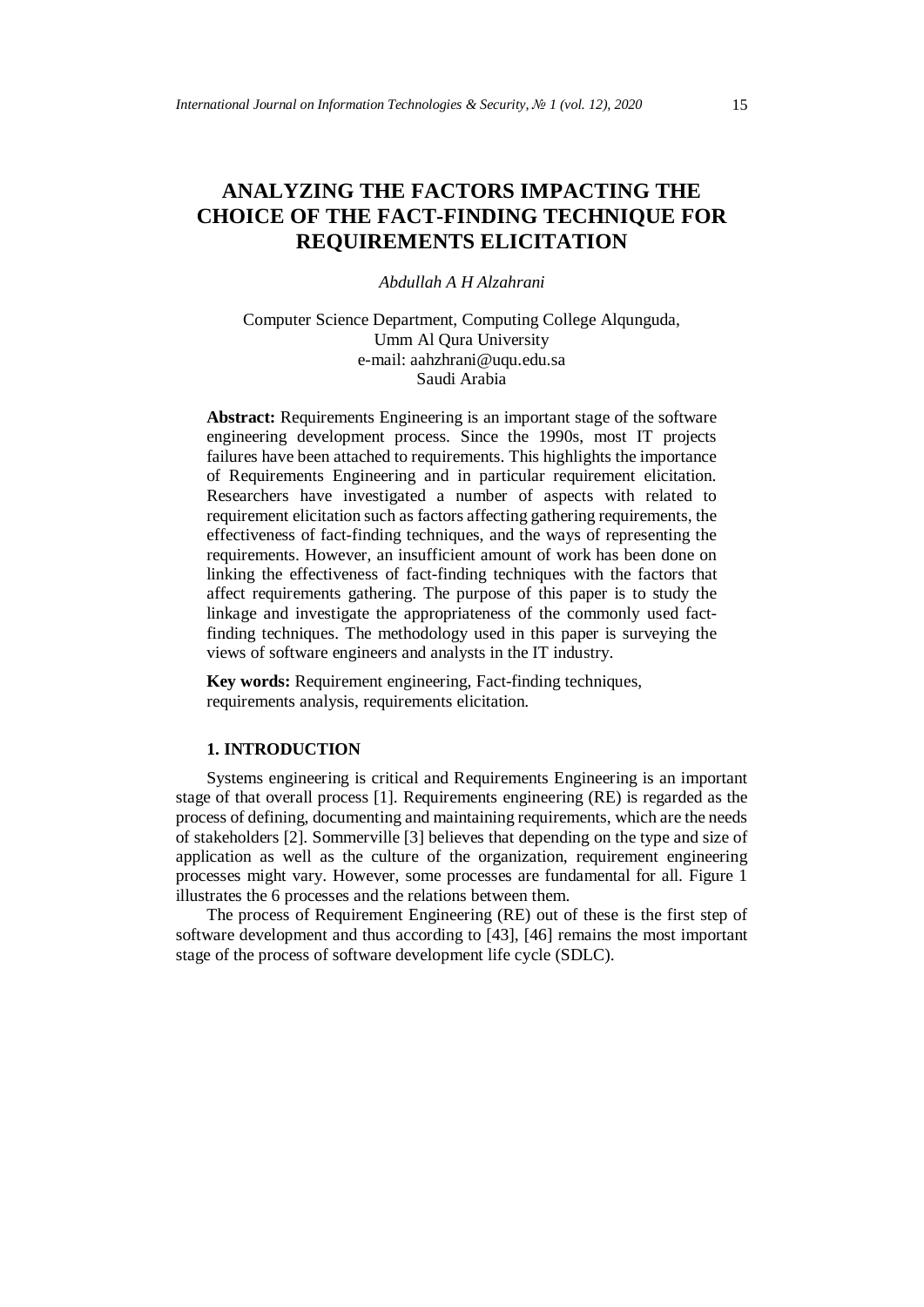

*Figure 1. Requirements engineering processes cycle [3]*

Requirements elicitation is the process of requirement engineering that converts the problem to concrete well-presented requirement specification by obtaining information from stakeholders and different sources [4 - 6]. Previous literature has studied and named techniques which can be used in requirements elicitation such as; Observation, Interviews, Protocol analysis, Brainstorming, Rapid prototyping, and Scenario [7, 8]. These techniques are referred to be the fact-finding techniques which help analysts and software engineers to obtain the requirements from stakeholders.

Although gathering information is one of the aspects of requirements engineering. There are a number of problems, which are encountered within the stage of requirements engineering. These problems vary from the information gathering to the representation of the requirements. Many researchers have studied the challenges of gathering information and the ways of overcoming these challenges [7-9, 14, 15, 44]. Other researchers investigated the problems of requirements representations such as ambiguity and suggested ways to overcome such problems [16-22].

Requirements stage is important in the development life cycle of any software. Paying more attention to have a clear set of requirements minimizes the possibility of project failure. Therefore, requirements engineering is not a cosmetic process for software development, in fact, it is a measure of success or failure of IT projects. Furthermore, since the 1990s, one of the top three reasons for project failure has been attributed to the inappropriate and unsuitable project requirements taken into account [10-13].

However, it is reasonable to question which technique is the best to conduct requirements elicitation. As it is one of the complex parts of Requirement Engineering phases, and thus often demands careful consideration. Particularly in cases of Global Software Development set-ups, so the probability of the failure can be decreased [39]. This motivated Davis et al. [9] to investigate the techniques in order to check the effectiveness of them on finding the right kind of requirement. The results concluded that taking interviews is the most popular technique, which can gather more information than other techniques. However, interviews are not the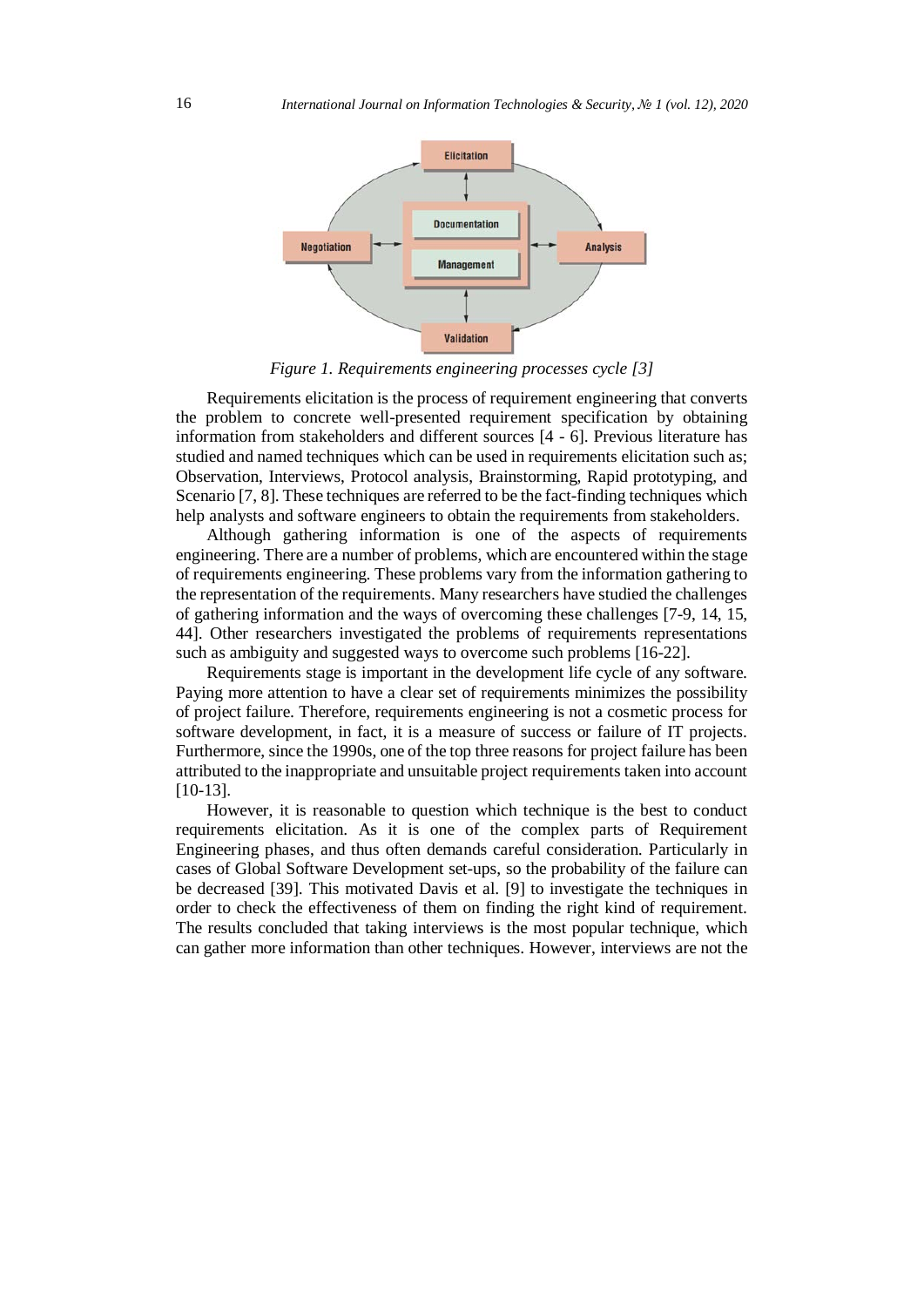only form which is used for the fact-finding technique. There are a variety of techniques used in the elicitation process of a single software system, making the selection of the effective fact-finding technique a challenging issue [41]. If the engineer, for instance, selects an inappropriate technique, based on inadequate factors such as personal references instead of the basis of stakeholder's characteristics or project characteristics can have negative effects on the quality of elicited requirements, and more so, on the development on the software as a whole [42]. Further, the selection of the fact-finding technique is based on a combination of factors for example; the analyst is only familiar with this technique, this is their favourite technique, a methodology is being followed which requires a specific technique or in some cases, the analysts even trust their instinct to guess the appropriate technique [40]. The decisions of the elicitation process, therefore, are found to be biased in many cases, resulting in a decreased quality of requirements elicited.

It is therefore clear from the above analysis, that an efficient approach towards selecting the factors which will influence the fact-finding tool of the elicitation process is significant for high-quality information collected. The similar notion motivated the study of [45] who observed evident differences between the factfinding techniques of observations and questionnaires based on the fact that the systems were being made for children.

However, there is a lack of studies which focus their research on the appropriate factors, which impact the choice of fact-finding techniques in requirement elicitation, resulting in the development of successful software systems. Especially, there is insufficient empirical evidence on this topic of interest. These factors, as mentioned above, can be some general or software-specific elements which impact the choice of techniques to be employed [2]. Some researchers advocate that just one elicitation technique or tool is appropriate for all kinds of software and is applicable in all cases [24]. However, others argue that these factors are software-specific or project-specific since they are critical to the success of the elicitation process.

In a similar regard, previous research [26] has explained that the selection of specific elicitation techniques might employ the following factors;

a) The analyst is well familiar with the fact-finding technique being used.

- b) Analyst mostly prefers this technique.
- c) The technique is well aligned with the methodological approach taken to develop the software system
- d) The technique is based on analyst intuition [26].

Clearly, a fact-finding technique in elicit requirement is chosen based on a variety of different factors depending on the analyst, and the software systems. In addition, the existing studies are not adequate enough to decide which set of factors are appropriate for choosing the technique of requirement elicitation.

Consequently, the study aims to investigate which set of factors are most likely to impact the choice of fact-finding technique in requirement elicitation for the successful development of software systems. This would help transfer expertise to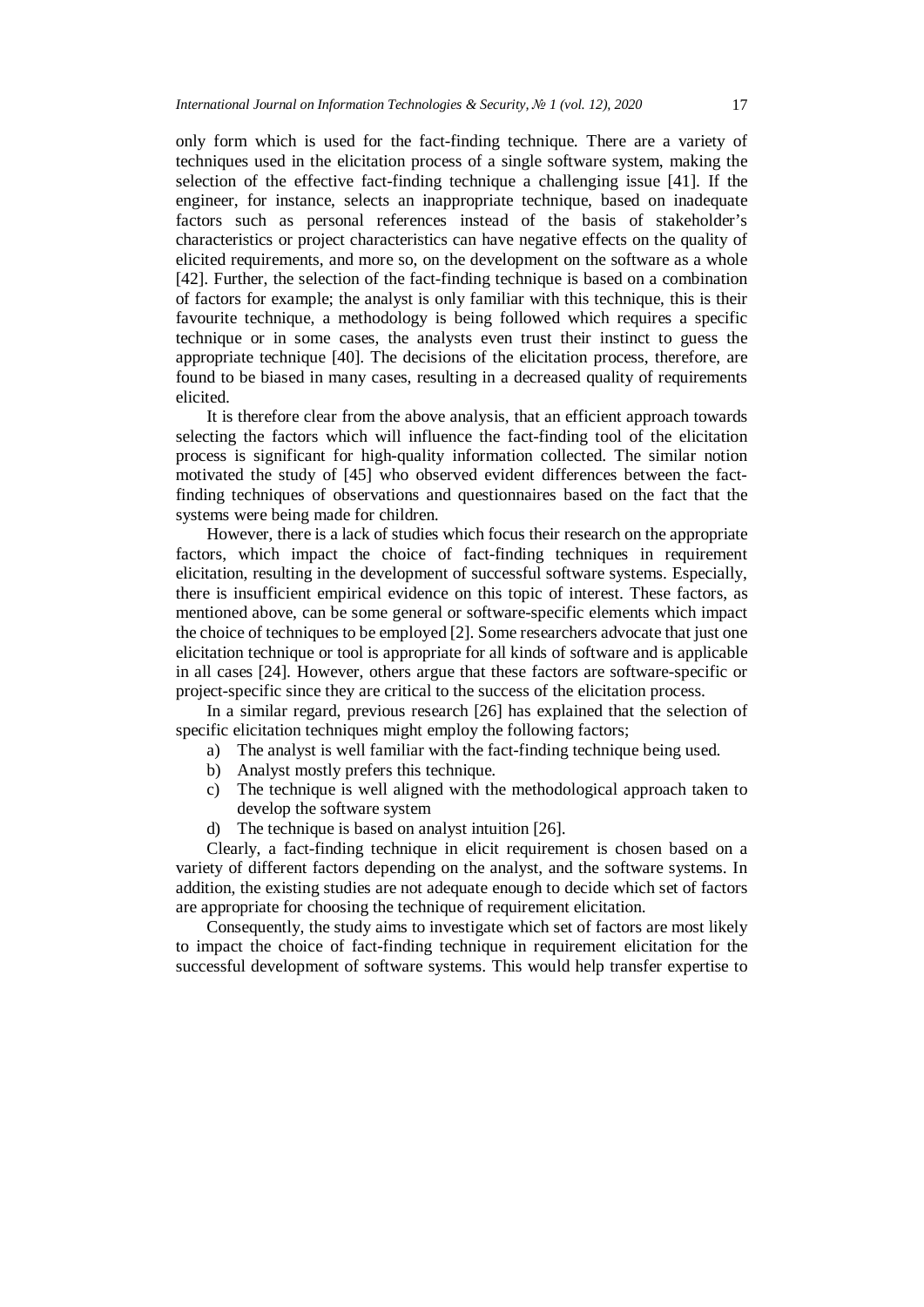select effective factors, which help choose the right technique to give the right results. Furthermore, an expert system for such expertise could be developed. This research intends to bridge the gap and offer a linkage between the factors and the appropriate fact-finding techniques of requirements elicitation.

# **2. RELATED STUDIES**

As mentioned earlier, software requirements are more commonly elicited through interviews. But software engineers try to use more than one elicitation technique to collect a full range of facts and requirements for effective development of their software systems. Thus, over a period of time, various elicitation techniques have been used, coming from the fields of cognitive psychology, sociology and linguistics. The techniques based on the field of linguistics is important as Noraini Che et al. [15] investigated the communication challenges between developer and customer in requirement elicitation. The authors suggested a model with intervention steps, which could help in overcoming issues such as incorrect information, ambiguous information, and frequently changed requirements. These issues are attributed to the communication challenges between developer and customer. Subsequently, using intervention steps could help in effective techniques used for requirements elicitation so an appropriate set of requirements can be achieved.

However, with the increasing advances and complexities in modern software designs and system usage, the requirements are complicated to understand and explain. That is why many studies [27, 28] have shown evidence to prove that interviews are no more a useful technique.

Carrizo et al. [29] discuss that elicitation techniques are of various forms and can be more effective for some systems than for others. Practically observed, when analysts try to identify the system software requirements, they commonly use only one technique, as discussed earlier which is interviews, although they have a little know-how of other methods [30]. This is probably the case when a software engineer is not fully aware of the benefits that each technique provides. Thus, there is no universal standard or methodology, which can help select the elicitation or factfinding technique. In a lot of cases, an elicitation technique is selected, not on the grounds of its strengths or weaknesses but on the grounds of its common usage or familiarity with the analyst [31]

Arshad et al. [25] carried out a study to identify and determine the factors which affect the requirements gathering and discovery process and cause hindrance individually or collectively during the fact-finding process. The study was a qualitative study with 15 participants (3 are analysts) from Healthcare Knowledge Management Systems in Pakistan. The authors identified 11 factors affects the requirements elicitation. The authors investigated these factors from the perspective of occurrence and severity.

This research aims to identify the factors and link them with the software engineers' (in private and public sectors) appropriate choice of fact-finding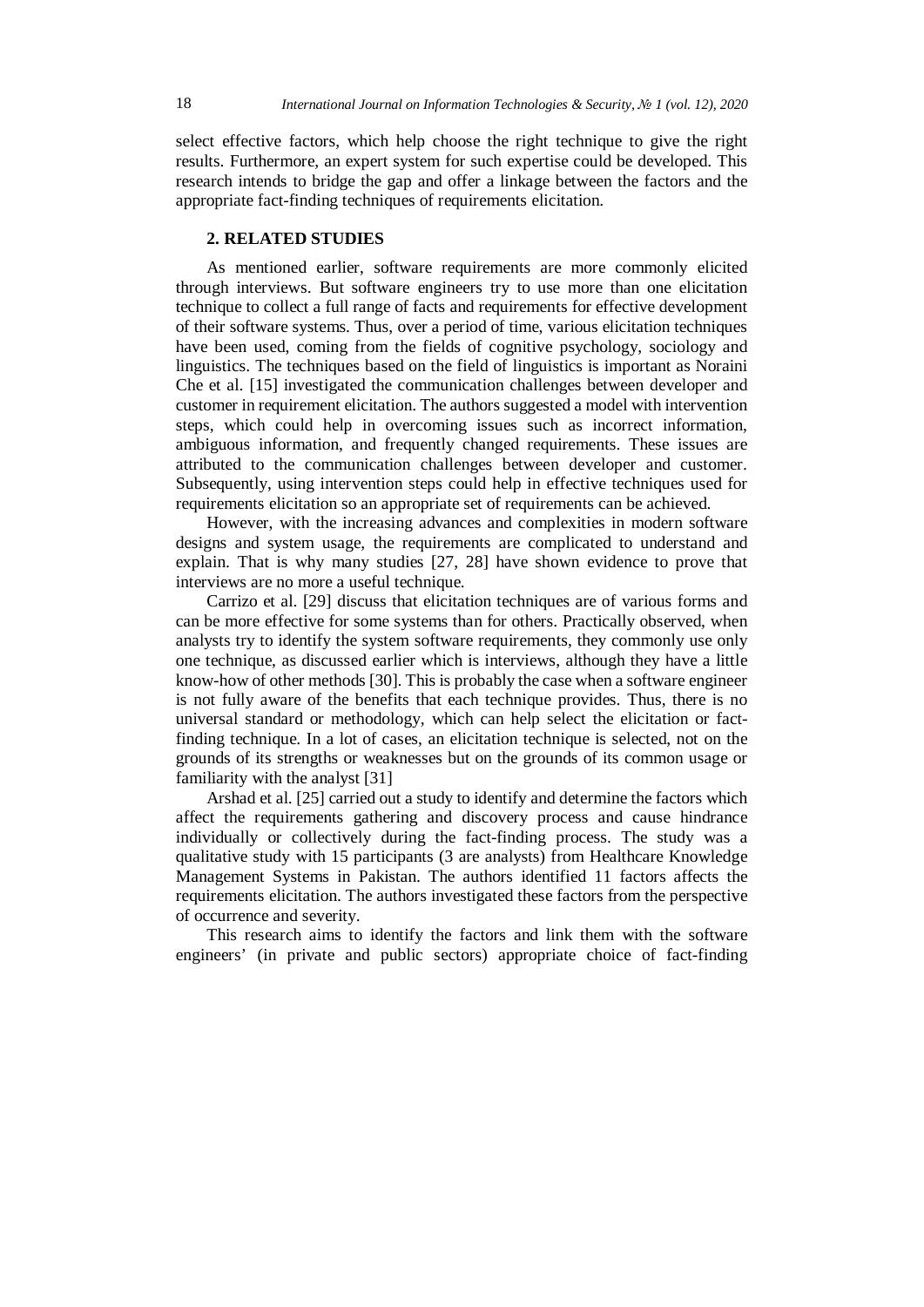techniques. After reviewing the literature extensively, it has been affirmed that altogether only a few researchers have focused on the factors of the selection of elicitation techniques. Basically, as Carrizo et al. [32] has cited, that elicitation technique selection has been the major focus of only 10 studies. Based on the research [32] the factors which help to determine the suitable fact-finding technique are categorized into Elicitor, Informant, Problem Domain, Solution Domain and Elicitation Process. Figure 1 shows how each factor has different contextual attributes which can influence the choice of fact-finding technique for elicitation process

| Factor              | <b>Attributes</b>                                                                                                                                                                                                                                                                     |  |  |  |
|---------------------|---------------------------------------------------------------------------------------------------------------------------------------------------------------------------------------------------------------------------------------------------------------------------------------|--|--|--|
| Elicitor            | Requirements engineering experience (elicitation)<br>Technical knowledge of (training in) elicitation methods<br>Knowledge of (familiarity with) domain<br>Experience with elicitation methods (technique)<br>Cognitive problems                                                      |  |  |  |
| Informant           | Number of users (per session)<br>Number of experts<br>User involvement (interest)<br>Location/accessibility<br>Availability of time<br>Expertise<br>Cognitive styles (articulability)<br>Personality variables<br>Cognitive problems (consensus among informants)<br>Cognitive skills |  |  |  |
| Problem domain      | Type of phenomena<br>Type of information (to be elicited)<br>Type of heuristics<br>Level of available information<br>Domain fields<br>Perceived structuredness<br>Problem definedness                                                                                                 |  |  |  |
|                     | Uncertainty<br>Type of tasks<br>Domain entities<br>Confusedness<br>Size<br>Complexity                                                                                                                                                                                                 |  |  |  |
| SD <sup>a</sup>     | Product type<br>Problem-solving methods                                                                                                                                                                                                                                               |  |  |  |
| Elicitation process | Purpose of requirements<br>Constraints (time)<br>Process time<br>Development methodology                                                                                                                                                                                              |  |  |  |

<sup>a</sup> Solution domain.

*Figure 2. Contextual attributes of factors. Source Carrizo et al. (2014) [29]*

#### **3. RESEARCH QUESTIONS**

Based on the works of Carrizo et al. [29], the research intends to study the six attributes of the factors: Informant, Elicitor, Problem Domain, Solution Domain and Elicitation Process. Based on these attributes, which are considered as the proxies of the factors, the study outlines the following research questions: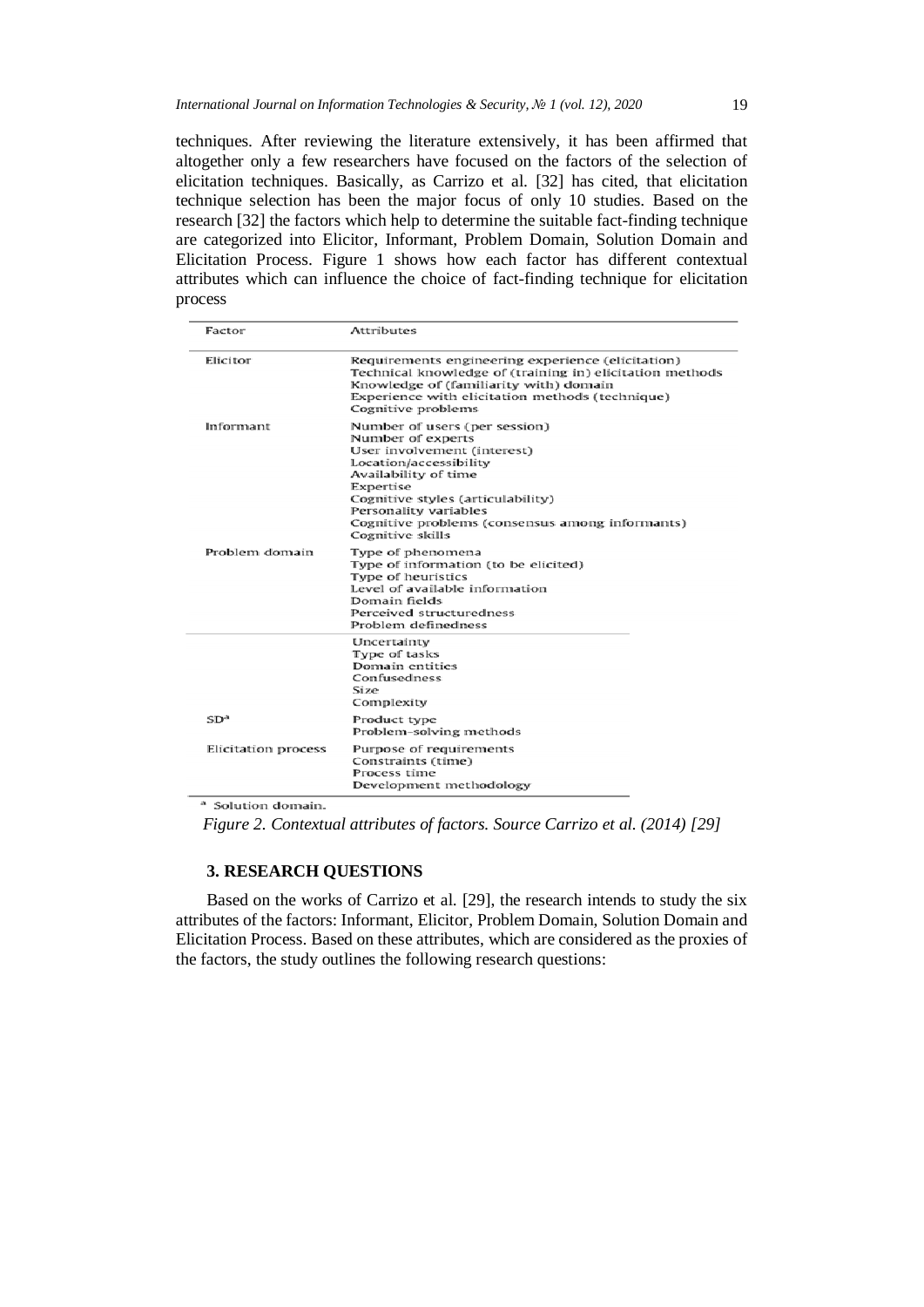Q1. Does the type of stakeholders or users of the software have an influence on the software engineers' choice of fact-finding techniques?

Q2. Is the status of availability of documentation of the system a factor, which influences software engineers' choice of fact-finding techniques?

Q3. Do systems meant to be used by the general public has an impact on software engineers' choice of fact-finding techniques?

From the research questions mentioned above, the following are the factors under investigation.

Factor (1). Number of stakeholders

Factor (2). Stakeholders knowledge of IT

Factor (3). Geographical Distance

- Factor (4). LESS Availability of documentation
- Factor (5). Conflicting Information
- Factor (6). Public use

Many fact-finding techniques are introduced in the field of requirement engineering. Consequently, [24] have outlined and discussed a number of techniques which includes; Interviews, Questionnaires, Task Analysis, Domain Analysis, Introspection, Card Sorting, Laddering, Group Work, Brainstorming, JAD, Observations, Prototyping, Protocol Analysis, Goal-Based Approaches, Scenarios and Viewpoints, which help in the elicitation process. Based on the works of Zowghi and Coulin [24], the current research employs 5 out of them to investigate which factors (mentioned above) out of the six, influence the choice of selecting these techniques.in that case, these are:

- T1. Sampling of existing documents, forms, databases and source files
- T2. Interviews
- T3. Observation
- T4. Questionnaires
- T5. Prototyping.

#### **4. RESEARCH METHODOLOGY**

After studying and researching the literature related to the requirement elicitation techniques, the researcher of the current paper outlined a survey questionnaire (See Appendices) to have an insight of the software analyst perspective, since previous researches in the similar field are based on the same methodological approach [32] or a semi-structured interview [25].

Basing the current study on the survey methodology is useful for gaining opinions from an extensive number of software engineers and analysts in the industry. The results of the survey, subsequently, can be generalized since it enables the researcher to employ a large sample size [33]. According to the study of Saunders et al. [34], survey analysis is also useful to quantify a large data set through inferential and descriptive statistics. On the other hand, semi-structured interviews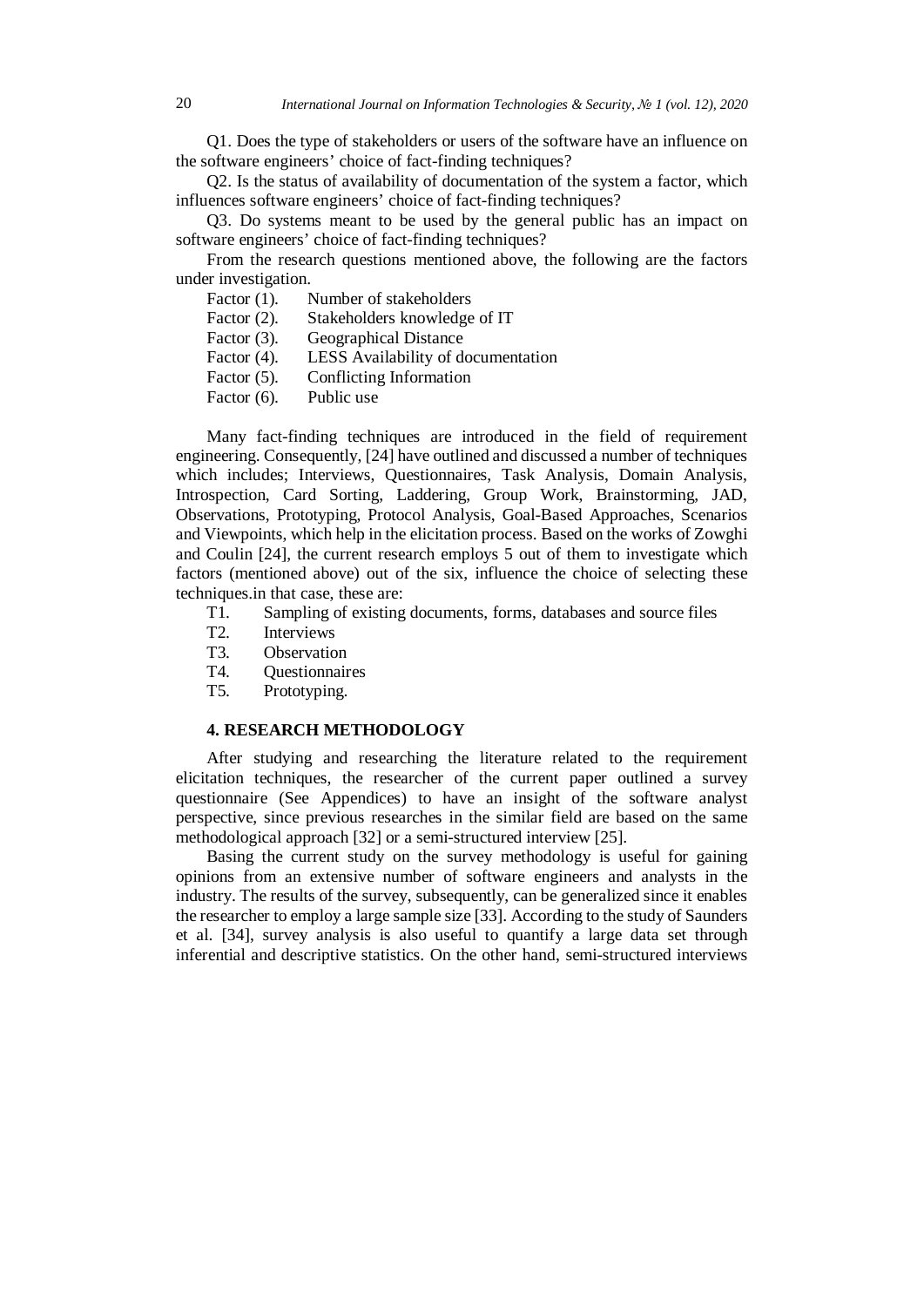would have given more in-depth data but would have been hard to quantify. The survey questionnaire is also useful to analyse the results in the form of charts and compare percentages of the results. It is observed that surveys are a suitable method to measure the characteristics and assumption of different groups or opinions and attitudes towards a specific phenomenon [35]. In the context of the current study, the survey methodology is deemed appropriate as it helps to know the percentage of software engineers and analysts whose decisions get impacted by the aforementioned outlined factors. Finally, a survey questionnaire enables the researcher to easily administrate, control and generate data quickly as compared to other similar strategies such as semi-structured interviews.

The questionnaire is divided into three parts. The first section intended to give clear information and instructions to respondents as to what the survey is about and how their privacy is secured. The second section aims to obtain the consent of participation and to gather some general information, including personal information and academic qualification, work sector, Job title, and years of experience. The third part of the survey is a combination of questions' types, including MCQs, rate-scale questions, Likert-scale questions and open-ended questions. These questions are generated/adopted from previous research [2] to ensure the credibility and reliability of the instrument.

Following the methodological design, the study undertook convenience sampling as the sampling strategy for data collection. Convenience sampling, coming under the umbrella of non-probability sampling techniques enables the researcher to select the sample size while considering the factors of accessibility and proximity [34]. Based on this, the convenience sampling enabled the current study to collect data in a cost-effective and time-efficient manner from as many respondents as possible.

Grounded on this technique, the survey questionnaire was distributed online, via emails to 80 respondents out of which the study retained the results of 57 participants who responded with complete and clear answers. The participants of the study are software engineers and analysts, currently working in the industry of IT in both the public and private sector (i.e., 11% are working in the private sector and 29% are working in public sector). Out of these 57 participants, 86% are male and 14% are female, with the majority of 26 analysts who have a PhD qualification, 20 have an MSc qualification and the remaining 11 are BSc qualified. Further, 31 analysts and engineers work for international companies while only 14 are the ones working for local companies. After the educational background, the 57 respondents revealed at which job positions they are working on. Such as; the majority of the respondents are working in the academic field of software engineering, (i.e., 25 respondents), following the frequency of system's analysts (i.e., 11 respondents), and only 5 of the respondents are working as a systems engineer. The remaining 9 and 7 respondents are working as developers and software engineers. Lastly, majority of them have an experience of 1 to 5 years, and 6 to 10 years, both accounting for 21 respondents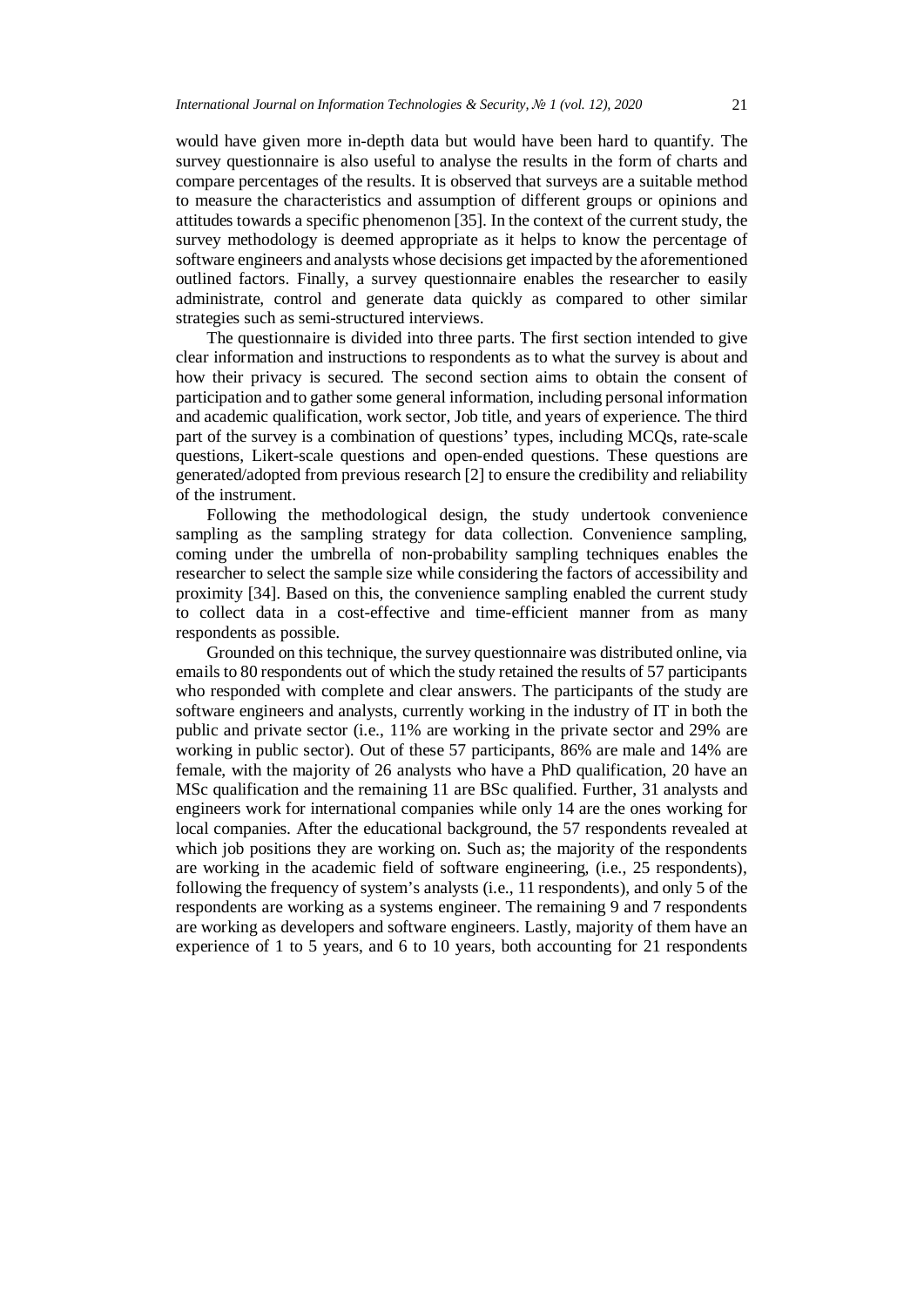each, along with only 4 respondents having an experience of over 20 years. While the remaining 11 shows experience of 11 to 15 years.

Accordingly, the response rate of the survey is measured to be 71.25%. The focus was to utilize expertise in order to gain better results. After collecting data from the participants, data is analysed and presented using statistical software to allow comparison of the results and formulation of visual graphs. More specifically, the analysis techniques including frequency analysis and graphical analysis.

In addition, the researcher aims to enable other researchers to access the collected data in case of any replications and analysis for future studies within a similar field. Further, the survey is conducted keeping ethical boundaries of respondents in mind and thus their identity is kept confidential. Also, this information was stored in a safe, password-protected device so that there is no risk of a privacy breach or data theft to the collected data.

### **5. RESULTS AND DISCUSSION**

In this section, results from the survey and their interpretation are discussed. First, the main outcome of the study is considered in the light of the 6 factors outlined and their degree of influence in choosing the fact-finding techniques in the requirement analysis stage. Second, the results of the most common fact-finding techniques used in different work sectors (i.e., public or private) are compared to discuss the implications of the results. Third, the results of the appropriateness of use for each fact-finding technique with consideration of the influence of each factor is demonstrated through the results extracted. Finally, the main comparison showing the results of the appropriateness of use and the influence of each factor is identified and discussed.

## **5.1. Impact of factors**

In Figure 3, a summary of all factors is shown that impact the system analyst and software engineer's choice of fact-finding technique, based on the respondents' perception. The most important factors, based on the given rating (0-5; not at allextremely), are Factor (1) Number of stakeholders and Factor (2) Stakeholders knowledge of IT.

In addition, Figure 3 shows that Factor (4) i.e. Availability of documentation and Factor (5) Conflicting Information is also important. These factors can be related to the aforementioned factors (Factor 1 and 2) as information is provided by the stakeholders. This reflects the influence and the important role that stakeholders in the requirement analysis stage of the software system development life cycle.

Furthermore, it is apparent from Figure 3 that Factor (3) Geographical Distance has approximately equal influence as that of Factor (5) Conflicting Information when considering the choice of the fact-finding techniques in the requirement analysis stage. The figure also indicates a moderate influence of Factor (6) i.e. Public use.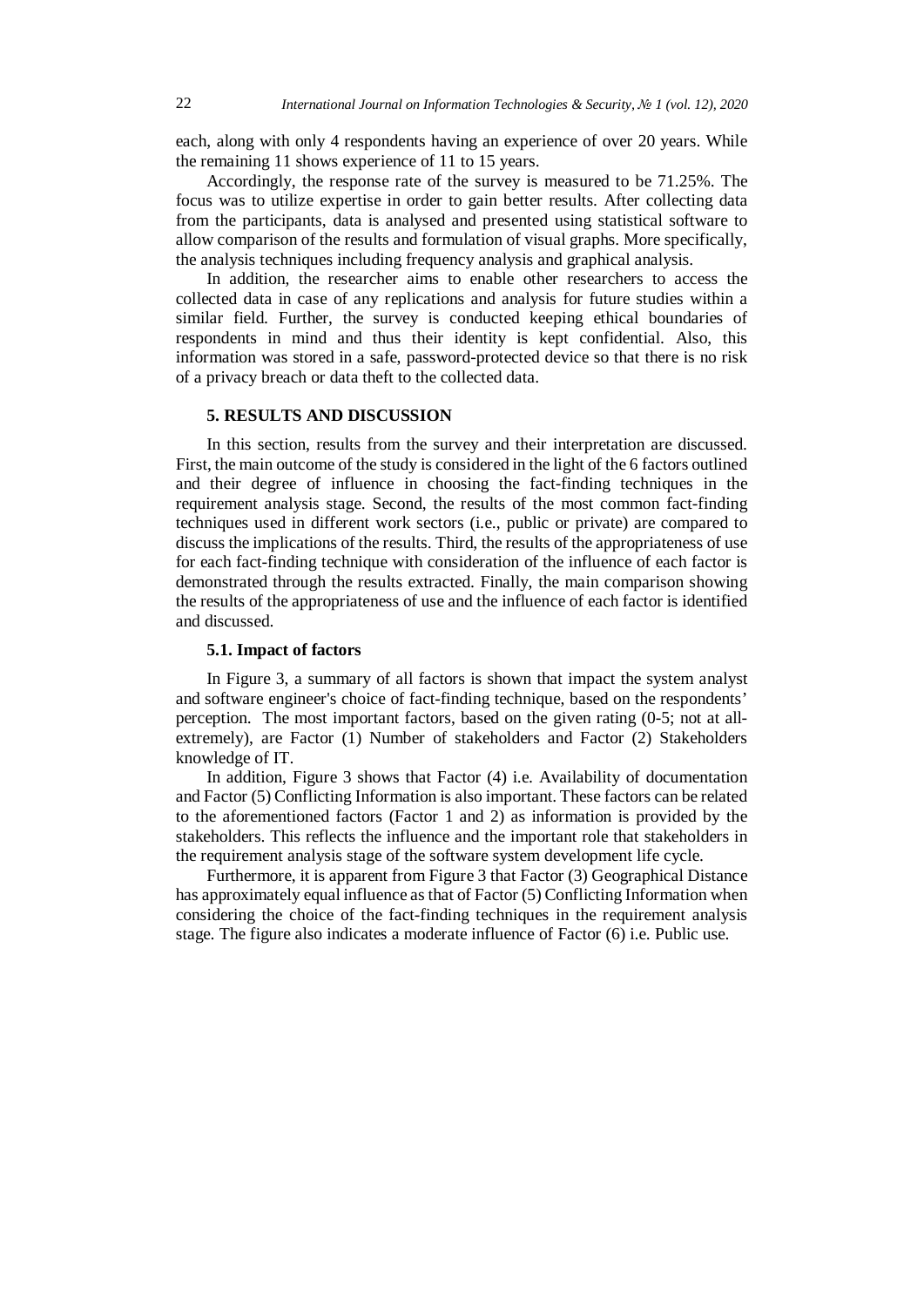

*Figure 3. Summary of the impact of Factors influencing the choice of Fact-Finding Techniques*

Furthermore, it is apparent from Figure 3 that Factor (3) Geographical Distance has approximately equal influence as that of Factor (5) Conflicting Information when considering the choice of the fact-finding techniques in the requirement analysis stage. The figure also indicates a moderate influence of Factor  $(6)$  i.e. Public use.

## **5.2. Frequency of use of fact-finding techniques**

It is important, when investigating the factors of the choice of fact-finding techniques, to investigate the frequency of use of fact-finding techniques. Figure 4 summarizes the frequency of use of fact-finding techniques by software engineers and analyst in general. The fact-finding techniques considered in this study, as mentioned earlier, are: T1) Sampling of existing documents, forms, databases and source files, T2) Interviews, T3) Observation, T4) Ouestionnaires, and T5) Prototyping.

Figure 4 indicates that, apparently, T1 and T3 are used more often than other fact-finding techniques. Furthermore, T2 stands as the second more frequently technique used in requirement engineering. Finally, T4 and T5 come on the third place of the frequency of use of fact-finding techniques.

However, Figure 4 shows the frequency of use of fact-finding techniques in general. The question is that does Work Sector has an influence on this result. In order to answer this question, separation and re-analysis of data collected for the investigation of the frequency of use of fact-finding techniques are made. This is to check and compare public and private sectors frequency of use of fact-finding techniques.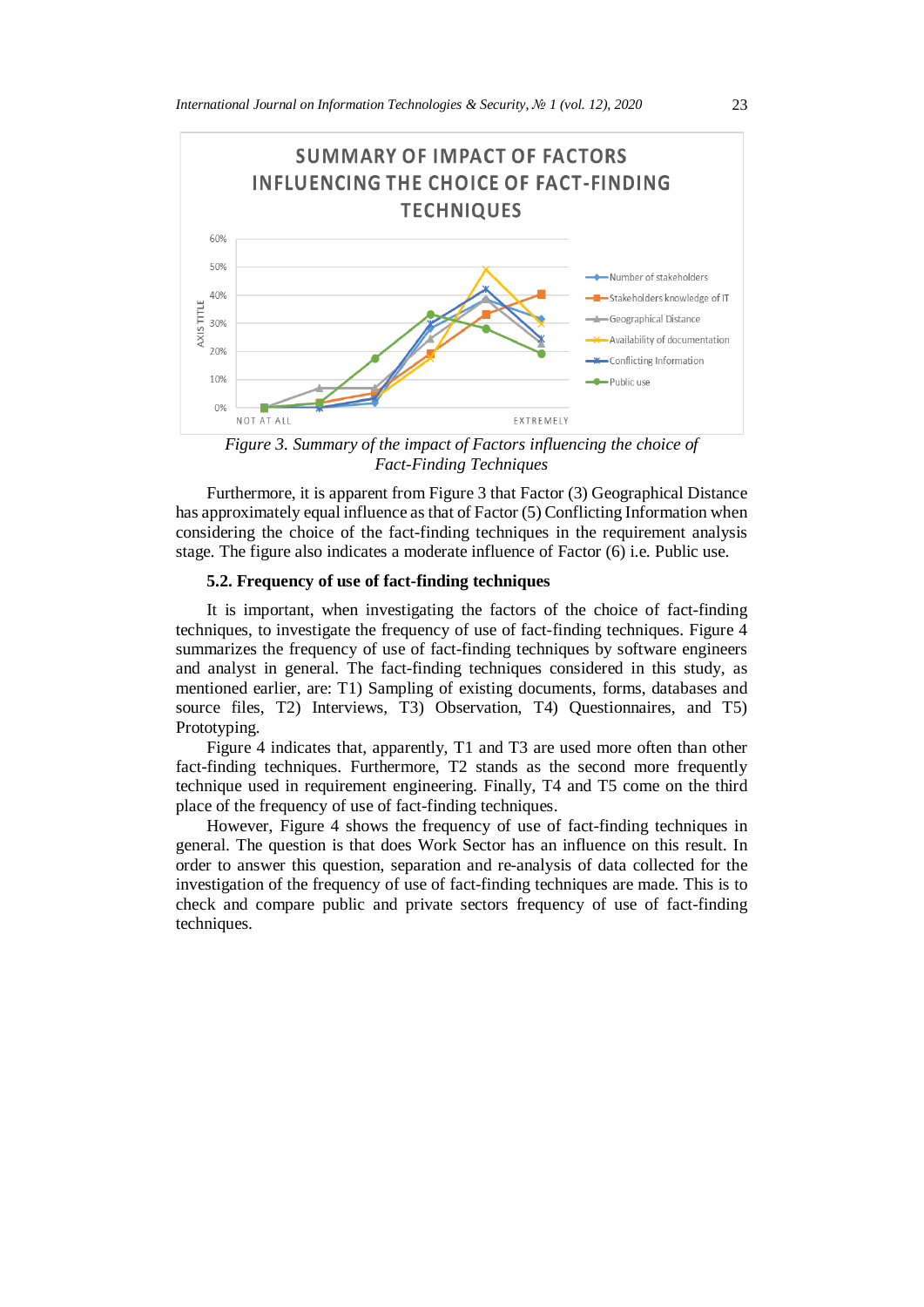

*Figure 4. Software Engineers use of Fact-Finding Techniques in General*

Surprisingly, as can be seen in Figure 5, it seems that the private sector tends to use T3 more often than any other fact-finding techniques. T1 and T2 come after T3 in the frequency of use. Furthermore, T5 has outstanding use with less frequency. However, this result cannot be generalized for the private sector as the participation from this sector in this study counts only 10%. Moreover, the results shown in Figure 6 highlights some contrast between the private sector and the public sector, public sector, where T1 and T3 appears to be most prominent similar to previous literature [36].



*Figure 5. Software Engineers in Private Sector use of Fact-Finding Techniques based on the 5 Techniques investigated; T1) Sampling of existing documents, forms, databases and source files, T2) Interviews, T3) Observation, T4) Questionnaires, and T5) Prototyping*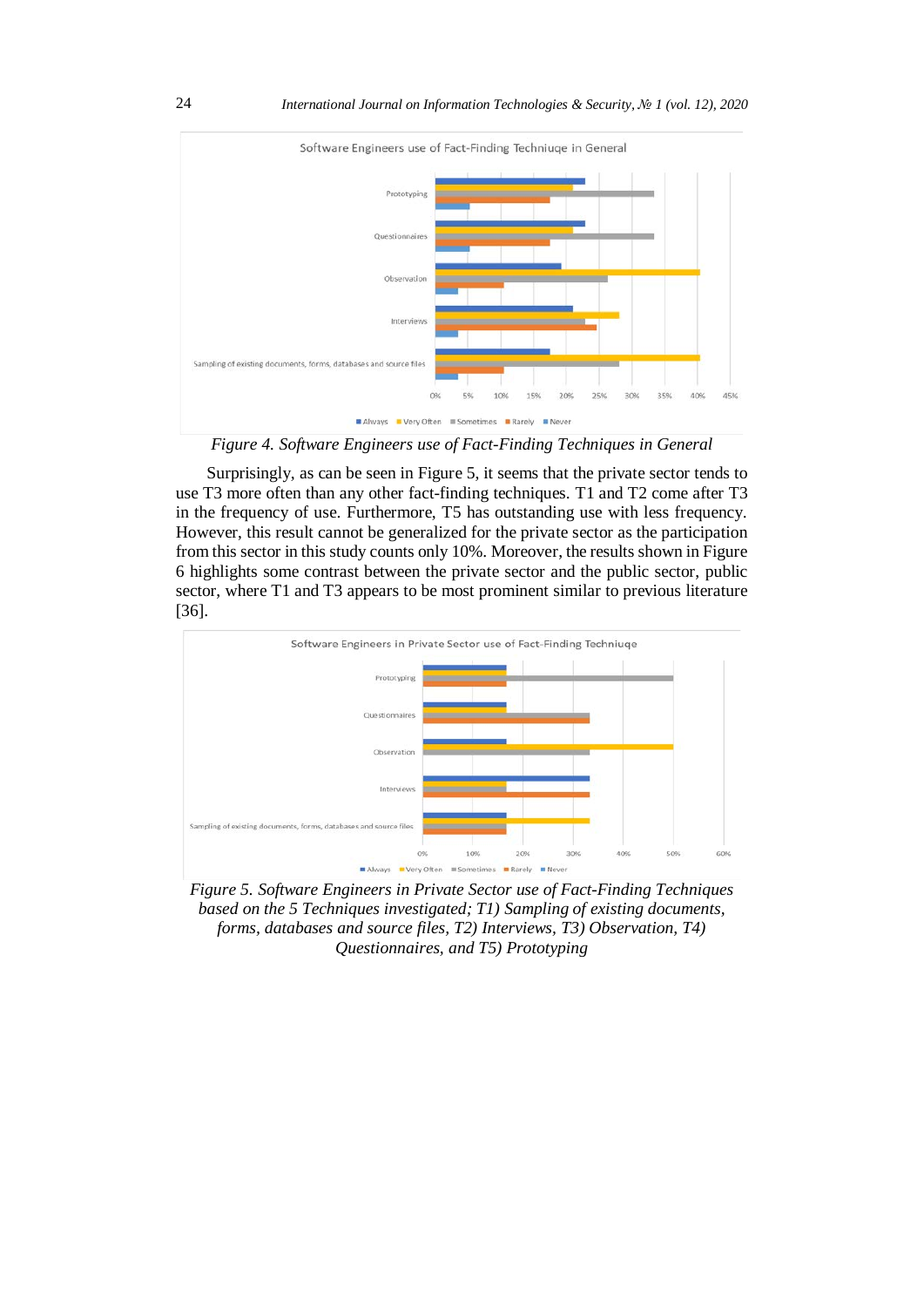

*Figure 6. Software Engineers in Public Sector use of Fact-Finding Techniques based on the 5 techniques investigated: T1) Sampling of existing documents, forms, databases and source files, T2) Interviews, T3) Observation, T4) Questionnaires, and T5) Prototyping*

#### **5.3. Appropriateness of Fact-finding techniques**

The third part of the questionnaire asked respondents, which fact-finding technique according to them is appropriate, based on the different factors. It studies the extent of influence of each factor on the software engineers' choice of factfinding techniques. Next, each factor's implication accordingly is being discussed and the results are compared.



*Figure 7. Choice of Engineers to Appropriate Fact-Finding technique based on Number of Stakeholders in the organisation*

Figure 7 illustrates the appropriateness of fact-finding techniques  $(T1 - T5)$ against each category of a number of stakeholders, which has been divided into 5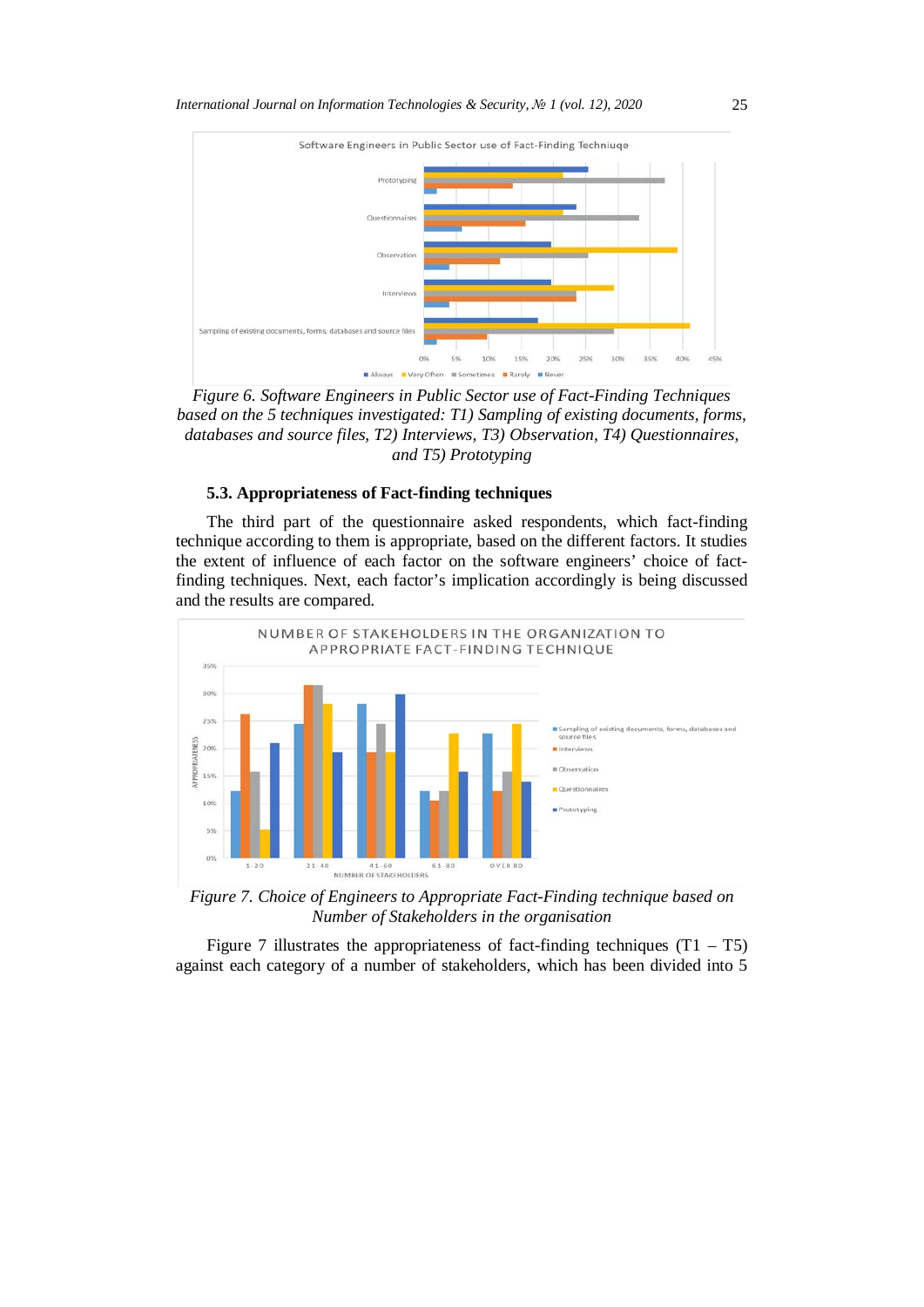groups. The range of each group is illustrated in the figure on the x-axis. This categorization helps in studying what implication does the number of stakeholders (i.e., Factor 1) has on the techniques used by software engineers and analysts. Results in Figure 7 and Table 1 shows differences of software engineers' choices when Factor (1) is considered.

As can be seen, software engineers tend to use T2 and T5 more than other factfinding techniques when the number of stakeholders is between 1- 20 people. However, when the number of stakeholders grows (21- 40), software engineers prefer to use T2 and T3 in almost the same rate as shown in Table 1.

|                                 |                               |           |       |       | appropriate Fact-Finality technique |
|---------------------------------|-------------------------------|-----------|-------|-------|-------------------------------------|
| <b>Fact-Finding technique</b>   | <b>Number of Stakeholders</b> |           |       |       |                                     |
|                                 | $1 - 20$                      | $21 - 40$ | 41-60 | 61-80 | Over 80                             |
| Sampling of existing documents, |                               |           |       |       |                                     |
| forms, databases and source     | 12%                           | 25%       | 28%   | 12%   | 23%                                 |
| files                           |                               |           |       |       |                                     |
| <b>Interviews</b>               | 26%                           | 32%       | 19%   | 11%   | 12%                                 |
| <b>Observation</b>              | 16%                           | 32%       | 25%   | 12%   | 16%                                 |
| Questionnaires                  | 5%                            | 28%       | 19%   | 23%   | 25%                                 |
| Prototyping                     | 21%                           | 19%       | 30%   | 16%   | 14%                                 |

*Table 1. Number of Stakeholders in the organization to appropriate Fact-Finding technique*

In addition, software engineers' preferences of techniques when the number of stakeholders is between 41- 60 are given to T5, T1, and T3 respectively. Furthermore, these options of fact-finding techniques seem to be narrowed as the number of stakeholders increases. The outstanding choice when the number of stakeholders is over 60 is T4. This obvious as the intent of this technique is to cover a large number in any field.

The results extracted from these descriptive stats and cross tabs, therefore, affirm that the number of stakeholders is particularly considered an important factor to imply which technique the software engineer should be using. This is determined as it can be observed with the number of stakeholder's range changing, the factfinding technique is also changing. Hence conforming to previous literature [37], the number of stakeholders has a substantial implication on engineers' choice of elicitation process. Further, it is also exhibited that when the number of stakeholders was few, many engineers preferred interviews. With the increasing numbers, the technique changed to the questionnaire. Thus, validating to [27], who explained that interviews take a lot of time, and depending on the size of the respondent groups it's not always the suitable technique [38].

Factor (2) is Stakeholders knowledge of IT. This factor is directly related to stakeholders and their knowledge. The measurement here is 0 to 5, where 0 is not appropriate and 5 is the most appropriate technique when the stakeholders' IT knowledge is basic. Figure 8 demonstrates that software engineers prefer to conduct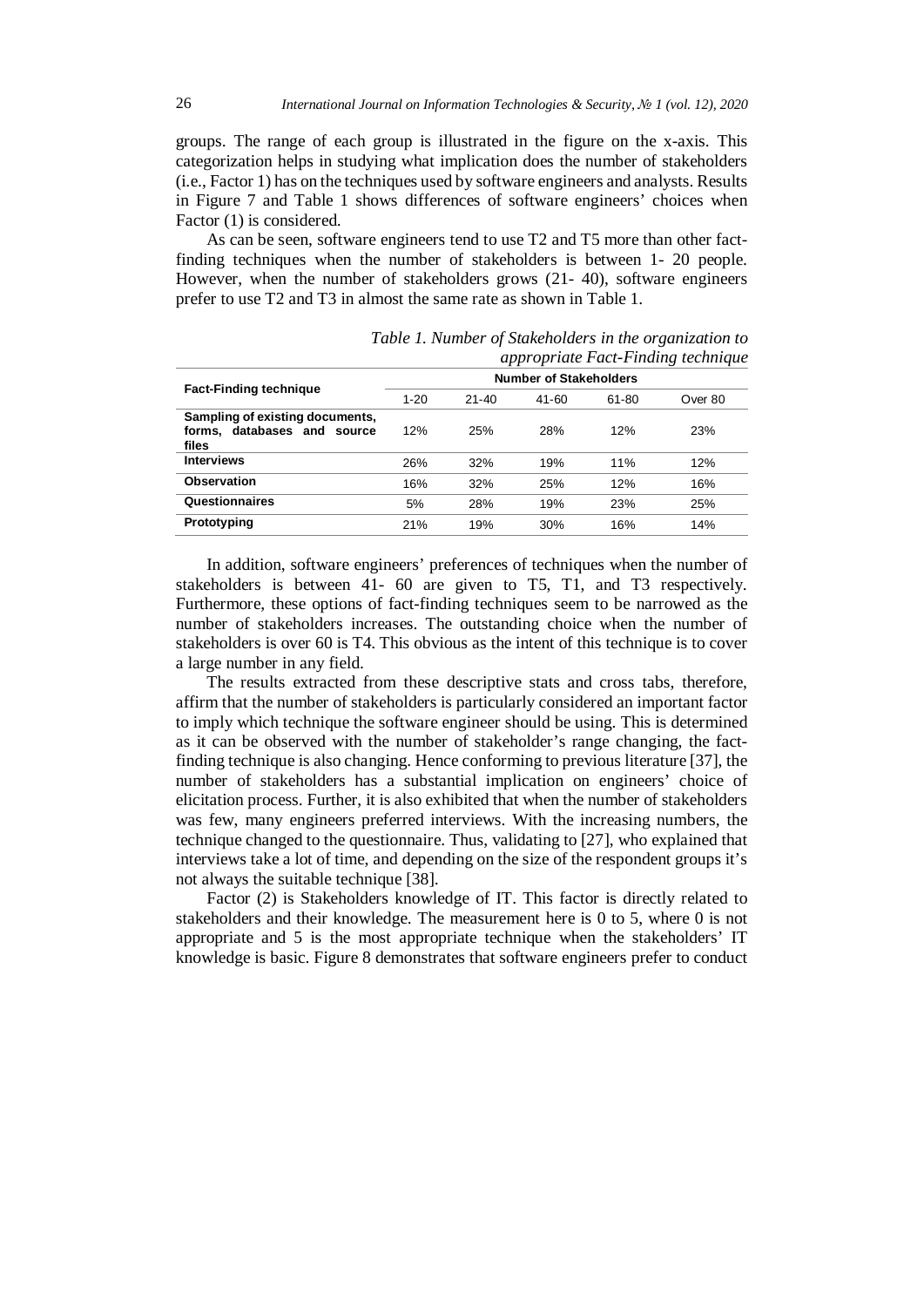more interviews and sampling of documentation (T2 and T1 respectively) when the stakeholders have no or low knowledge of Information Technology (IT). Through this, it can be implied that there actually exists a communication barrier between the stakeholders who have lack of knowledge about IT and software engineers [15], because of which interviews are seen as a better alternative to take into account for the RE process. Through interviews, intervention steps can, therefore, be taken to make the ambiguous questions, understandable to the stakeholders and get to know their requirements, even if it is in layman terms [24].



*Figure 8. Appropriateness of Fact-finding techniques in case of Stakeholders knowledge of IT*

Rendering to the changing RE techniques, the Geographical Distance Factor (3) seems to have different implications on the chosen fact-finding technique of the software engineer. This was observed through asking, that if there is a geographical distance, which technique is most appropriate (i.e., 5) to not appropriate at all (i.e., 0). Software engineers consider T1, T4 and T5 as the most appropriate techniques to be used with approximate 4 out of 5 ratings when the geographical distance is an issue. The geographical distance here is referred to both, between the branches of the organization whose system is to be developed or evolved as well as the geographical distance between stakeholders and software engineer. Again questionnaires, interviews and prototyping are seen to be on the same highest level, similar to [37] that these three techniques are useful for clear user feedback for refinement and a better understanding of the system developed.

Another important factor influencing the software engineers' choices of factfinding techniques is Factor (4) Availability of documentation. Predictably, as shown in Figure 9, T1 is not gaining focus from software engineers as T1 is directly linked to the availability of documentation. Here the metric used for ratings in the questionnaire was 0 to 5, where 0 is not appropriate while 5 is most appropriate.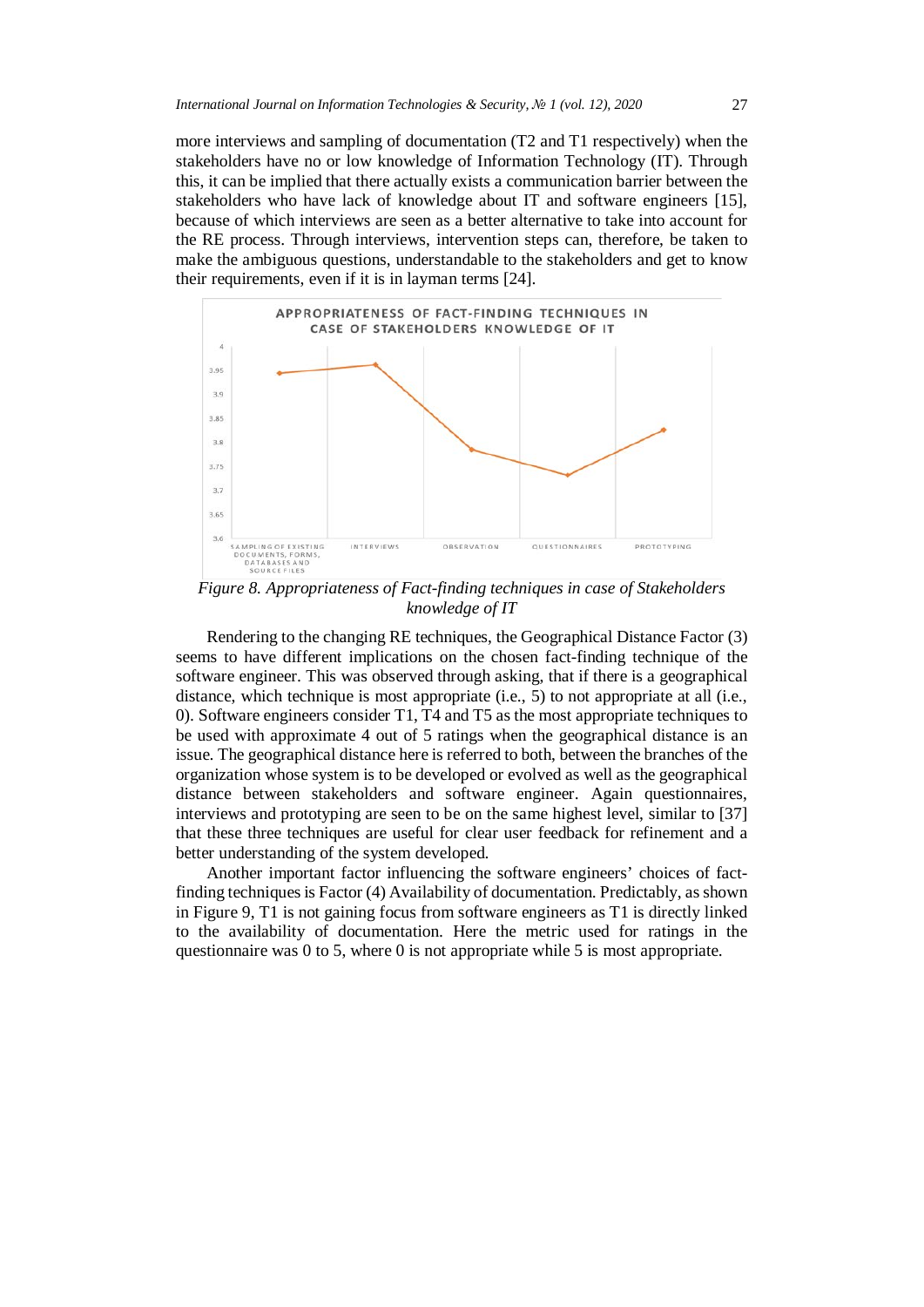

*Figure 9. Appropriateness of Fact-finding techniques in case of LESS Availability of documentation*

Consequently, software engineers seem to prefer to conduct more interviews in the requirement gathering and analysis stage. However, unexpectedly T3 (observation) seems not to be at a competitor level of T1, T4, and T5.

One of the factors considered in this research is Factor (5) Conflicting Information. In order to validate its importance, software engineers and analysts participating in this research were required to indicate the occurrence of cases where stakeholders providing conflicting information. It is observed that around 53% of software engineers encountered the case of conflicting information either always or very often, out of 5-metric scale ranging from Always to Never. In addition, 42% of software engineers indicate that they come across this case sometimes. However, none of them shows that conflicting information is something that has never occurred.

As a result, appropriateness of use for each fact-finding technique with consideration of the influence of conflicting information was investigated. Software engineers prefer to consider T1 as the most appropriate fact-finding technique in the presence of conflicting information. In addition, more interviews (T2) are to be conducted to overcome conflicting information. However, prototyping (T5) is a less appropriate technique for most of the software engineers and analysts participating in this study. This might be attributed to the time and effort that prototyping needs to overcome the conflicting information as explained in previous research [38]

Figure 10 illustrates the influence of Factor (6) Public Use on choices of software engineers of fact-finding techniques. As it is clear in Figure 10, when the system is intended to be used by the general public, software engineers participating in this study indicate that using T1 (sampling of documentation) is the most appropriate fact-finding technique. Furthermore, T3 (observation) comes as the second preferred technique in terms of appropriateness. This shows that the type of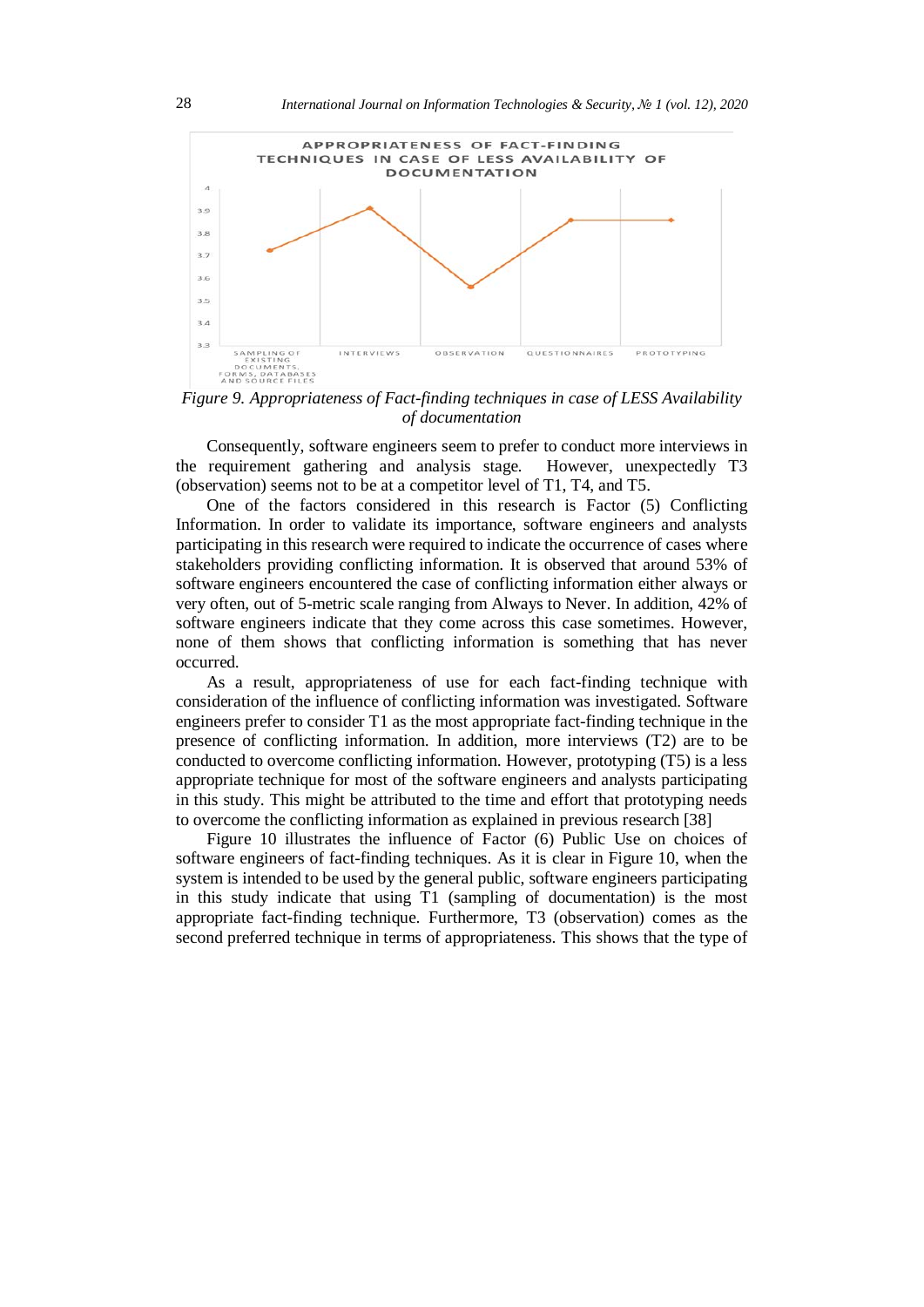usage of the software system has somewhat implication on the choice of RE processing of software engineers as investigated by Carrizo et al [29].



*Figure 10. Appropriateness of Fact-finding techniques in case of Public use (PU)*

# **5.4. Comparison of the appropriateness fact-finding techniques against factors**

In this section, a summary of the appropriateness of Fact-Finding Techniques against different Factors (Factor  $2 - 6$ ) will be shown and discussed. This is done to allow the comparison of the appropriateness of Fact-Finding Techniques.



*Figure 11. Summary of the appropriateness of Fact-Finding Techniques against different Factors*

Figure 11 illustrates the summary of the appropriateness of Fact-Finding Techniques. The considered fact-finding techniques are in the vertical axis, whereas the horizontal axis shows the appropriateness of each of them on the scale of 0-5.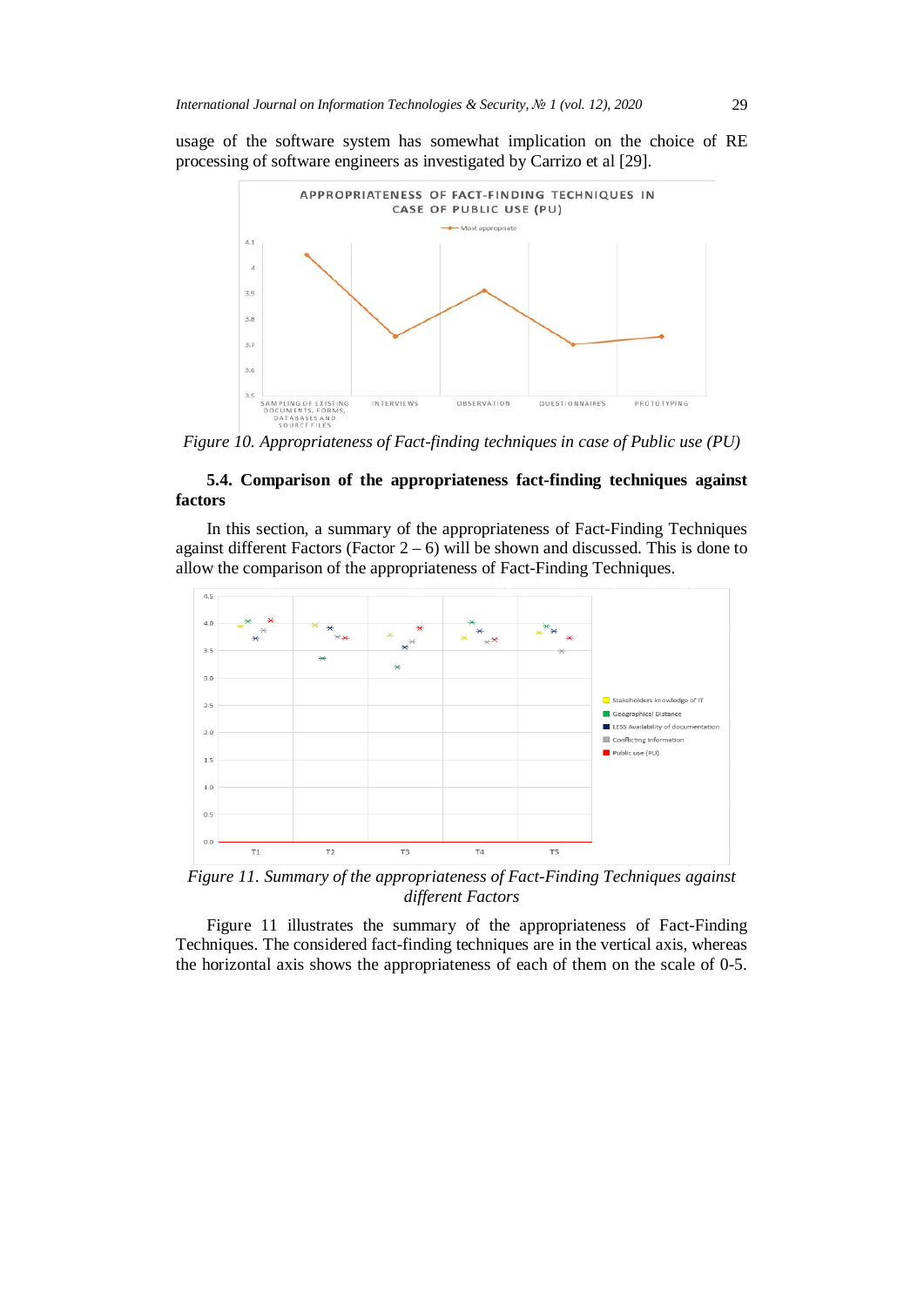The series of values are the results of the appropriateness according to software engineers participating in this research.

Figure 11 and Table 2 indicate that T1 (Sampling of existing documents, forms, databases and source files) is most appropriate when all factors are existing except with factor 4 (less Availability of documentation). This might be due to the fact that factor 4 is affecting directly the inputs of T1. However, this does not hide the results that most software engineers prefer this fact-finding technique than other techniques.

| Fact-<br>Finding<br>techniq<br>ue | <b>Stakeholders</b><br>knowledge of IT<br>(Factor 2) | Geographical<br><b>Distance</b><br>(Factor 3) | <b>LESS</b><br>Availability of<br>documentation<br>(Factor 4) | . .<br>Conflicting<br>Information<br>(Factor 5) | Public use (PU)<br>(Factor 6) |
|-----------------------------------|------------------------------------------------------|-----------------------------------------------|---------------------------------------------------------------|-------------------------------------------------|-------------------------------|
| Τ1                                | 3.9                                                  | 4.0                                           | 3.7                                                           | 3.9                                             | 4.1                           |
| T <sub>2</sub>                    | 4.0                                                  | 3.4                                           | 3.9                                                           | 3.8                                             | 3.7                           |
| T3                                | 3.8                                                  | 3.2                                           | 3.6                                                           | 3.7                                             | 3.9                           |
| T4                                | 3.7                                                  | 4.0                                           | 3.9                                                           | 3.7                                             | 3.7                           |
| T5                                | 3.8                                                  | 3.9                                           | 3.9                                                           | 3.5                                             | 3.7                           |

*Table 2. Appropriateness of Fact-Finding Techniques against different Factors*

With regards to T2 (interviews), is more suitable when all factors are existing except with factor 3 (Geographical Distance). This is obvious as using T2 when factor 3 exists would introduce more expenses and enlarge the time frame especially with the organization has branches located distantly far from each other [23].

T3 (observation) seems to gain considerable attention from software engineers when, respectively, factor 6 (Public use) and factor 2 (Stakeholders knowledge of IT) are present. In addition, T3 is also preferable to be used with factor 4 and 5. However, factor 3 (geographical distance) seems to negatively affect software engineers' choice of T3. Although observations are known to be inexpensive methods to collect accurate and reliable data; it is difficult to conduct active observation with greater distance between the researcher and respondent [24].

However, it seems that factor 3 is positively influencing the software engineers' choice T4 (questionnaires). In addition, software engineers participating in this research indicate that T4 is also suitable when factor 4 exists (i.e., availability of documentation). This might be attributed to the possibility of using questionnaires results as a way to re-documenting the system. Also, it implies that questionnaires are successful with geographical distance, as they can reach to a larger number of people, within a short period of time, makes the research economical. It can also help collect huge amounts of rich data within a short period of time [37]. However, at the same time, at a geographical distance, questions can be misinterpreted, and useful feedback is not always collected [38].

Regarding T5 (prototyping), software engineers seem to prefer using it when factor 3 and 4 are affecting the processes of requirement engineering. However, T5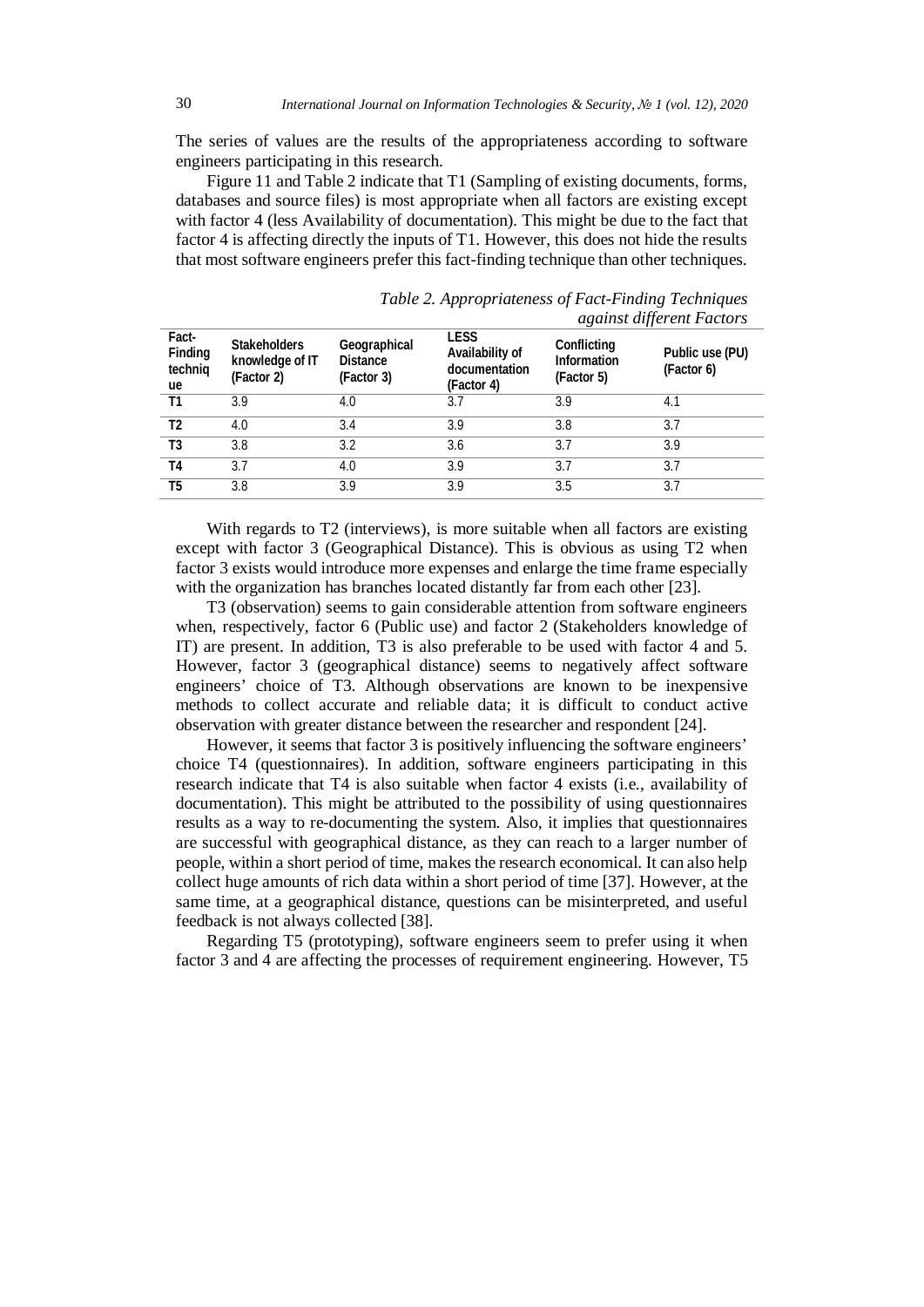use is less preferred when factor 5 is present. This might be because of the possible difficulty and loss of effort, which might occur [9].

Finally. Table 3 shows only the highest score each fact-finding technique gained. For the purpose of having a better view of the result and comparing the results, only the highest score is displayed in Table 3. Whereas other scores were omitted. In addition, the score was replaced with an asterisk symbol (\*). Consequently, Table 3 indicates that T1 is preferable, based on three factors, which are Factor 3, 5, and 6.

Furthermore, Table 3 demonstrates that three fact-finding techniques (T2, T4, and T5) are identically compatible with factor 4.

|                               |                                                      |                                               |                                                               |                                                 | Tuel-Tunang Techniques        |
|-------------------------------|------------------------------------------------------|-----------------------------------------------|---------------------------------------------------------------|-------------------------------------------------|-------------------------------|
| Fact-<br>Finding<br>technique | <b>Stakeholders</b><br>knowledge of IT<br>(Factor 2) | Geographical<br><b>Distance</b><br>(Factor 3) | <b>LESS</b><br>Availability of<br>documentation<br>(Factor 4) | Conflicting<br><b>Information</b><br>(Factor 5) | Public use (PU)<br>(Factor 6) |
| T1                            |                                                      |                                               |                                                               |                                                 |                               |
| T <sub>2</sub>                |                                                      |                                               |                                                               |                                                 |                               |
| T3                            |                                                      |                                               |                                                               |                                                 |                               |
| T <sub>4</sub>                |                                                      |                                               |                                                               |                                                 |                               |
| T <sub>5</sub>                |                                                      |                                               |                                                               |                                                 |                               |
|                               |                                                      |                                               |                                                               |                                                 |                               |

*Table 3.Number of stakeholders in the organization to appropriate Fact-Finding Techniques*

#### **6. CONCLUSION**

In this research, factors affecting software engineers' choice of fact-finding techniques have been studied. The main findings are that the factors related to stakeholders and availability of documentation of the system have a considerable impact on the software engineers' choice of fact-finding techniques. However, a factor related to general public use of the system is less effective on the choice of requirements elicitation techniques.

In addition, surprisingly, T1 (Sampling of existing documents, forms, databases and source files) seems to outperform T1 (interviewing) as many software engineers and analysts stated in their answers. The reason behind the high importance is that availability of documentations gained as a factor is impacting the choice of requirements elicitation technique.

Furthermore, 53% of the participants articulated that they have encountered the case of conflicting information either always or very often. Therefore, conflicting information should be considered in further studies on the factors affecting requirement engineering and requirements elicitation.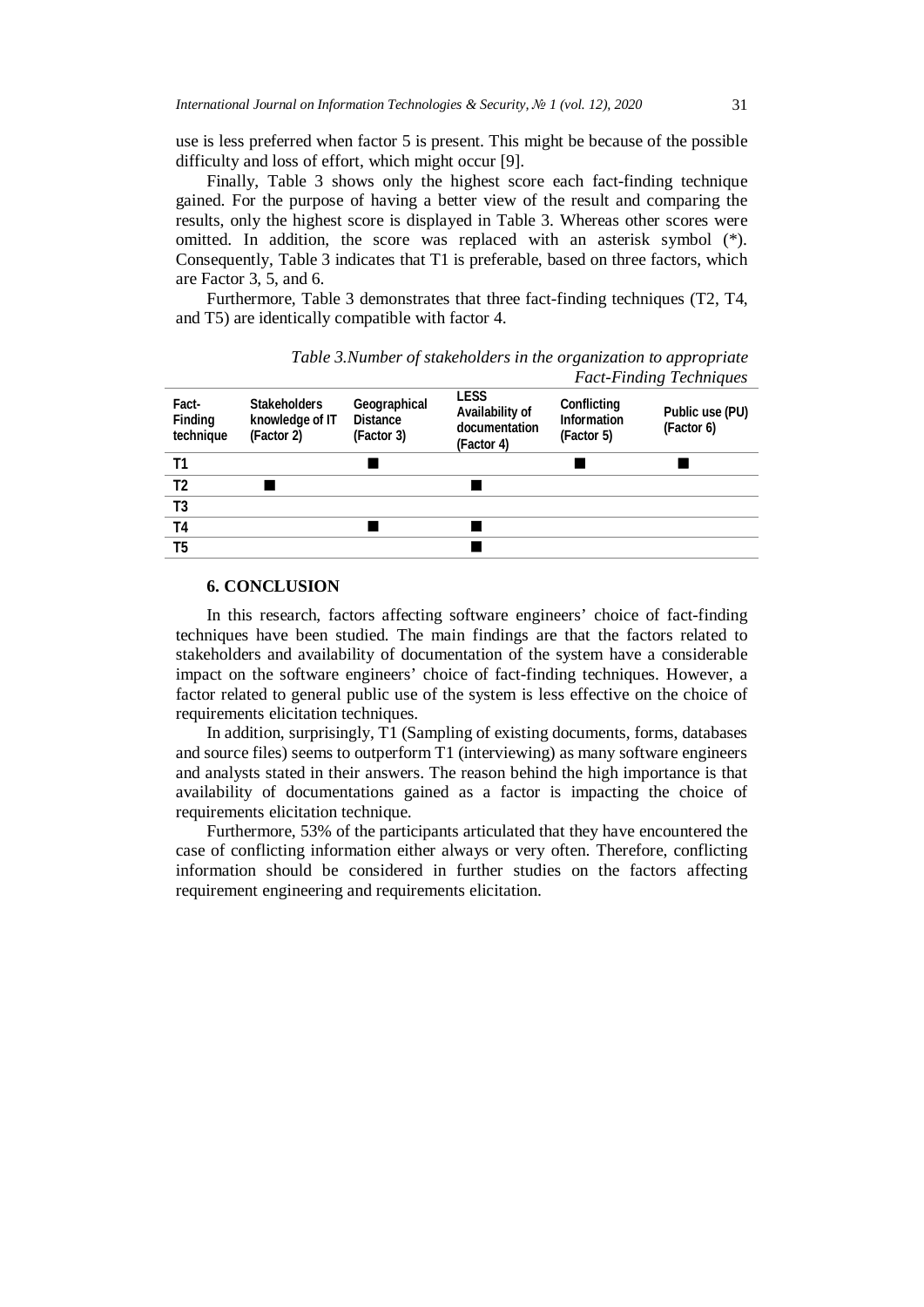#### **6.1. Limitations**

Considering the study is based on quantitative descriptive analysis, the results are expressed statistically through graphs and percentages. There is a lack of use of inferential statistics, and the study does not actually measure the impact's extent. Further, the results are limited to 57 participants, from the public and private sector, thus a larger sample size can be employed to make the results more generalizable. This is to gain further information and identify the differences between sectors.

Another constraint which limits the scope of the study is the factors and techniques taken into account by the study, as there are around 27 attributes in total based on previous literature [29].

#### **6.2. Future work**

In future work, an expert system to convey the expertise to new software engineers and analysts is considered to be developed and tested. This expert system could be the most beneficial to research the impact of a suitable choice of fact-finding techniques when different factors occur. Having such a system can produce qualitative research on factors affecting the choice of fact-finding techniques.

# **REFERENCES**

[1] J. Dick, E. Hull, and K. Jackson, *Requirements engineering*. Springer, 2017.

[2] B. Nuseibeh, S. Easterbrook, Requirements engineering: a roadmap, *Proceedings of the Conference on the Future of Software Engineering*, 2000, pp. 35- 46.

[3] I. Sommerville, Integrated requirements engineering: A tutorial, *IEEE Softw.*, vol. 22, no. 1, pp. 16–23, 2005.

[4] H. Van Vliet, *Software engineering: principles and practice*, 3rd ed. John Wiley and Sons, Ltd, 2008.

[5] I. Sommerville, P. Sawyer, Viewpoints: principles, problems and a practical approach to requirements engineering, *Ann. Softw. Eng.*, vol. 3, no. 1, pp. 101–130, 1997.

[6] A. Distanont, H. Haapasalo, M. Vaananen, J. Lehto, The engagement between knowledge transfer and requirements engineering, *Int. J. Manag. Knowl. Learn.*, vol. 1, no. 2, pp. 131–156, 2012.

[7] B. Davey and C. Cope, Requirements Elicitation–What's Missing?, *Issues Informing Sci. Inf. Technol.*, vol. 5, 2008.

[8] N. A. Maiden and G. Rugg, ACRE: selecting methods for requirements acquisition, *Softw. Eng. J.*, vol. 11, no. 3, pp. 183–192, 1996.

[9] A. Davis, O. Dieste, A. Hickey, N. Juristo, A. M. Moreno, Effectiveness of requirements elicitation techniques: Empirical results derived from a systematic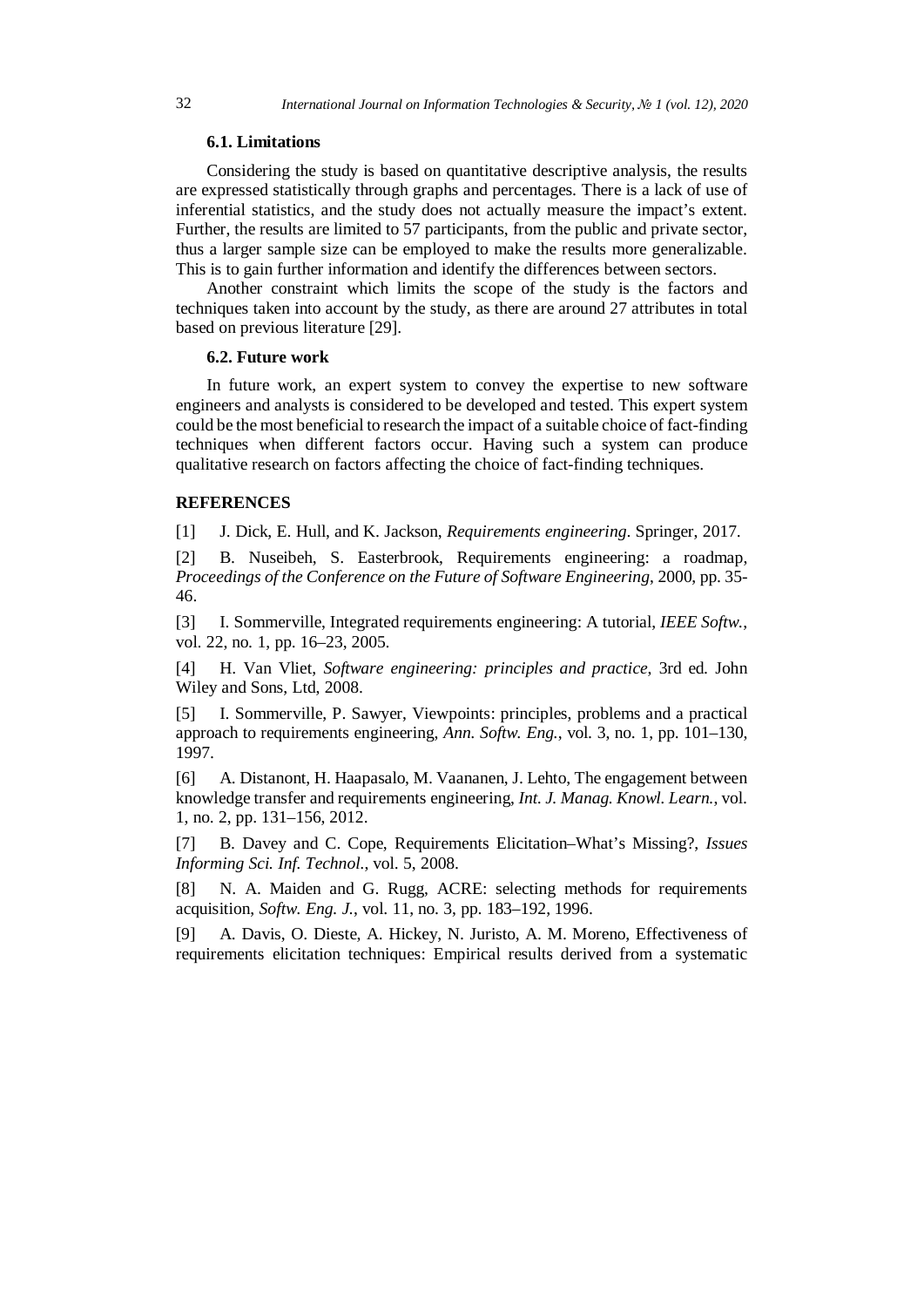review, *14th IEEE International Requirements Engineering Conference (RE'06)*, 2006, pp. 179–188.

[10] R. Stanley, L. Uden, Why projects fail, from the perspective of service science, *7th International Conference on Knowledge Management in Organizations: Service and Cloud Computing*, 2013, pp. 421–429.

[11] I. Attarzadeh, S. H. Ow, Project management practices: Success versus failure, *2008 International Symposium on Information Technology*, 2008, vol. 1, pp. 1–8.

[12] S. Group, *CHAOS manifesto 2013*, 2013.

[13] G. Stepanek, *Software project secrets*. Springer, 2005.

[14] W. J. Lloyd, M. B. Rosson, J. D. Arthur, Effectiveness of elicitation techniques in distributed requirements engineering, *Proceedings IEEE Joint International Conference on Requirements Engineering*, 2002, pp. 311–318.

[15] N. C. Pa, A. M. Zin, Requirement elicitation: identifying the communication challenges between developer and customer, *Int. J. New Comput. Archit. Their Appl.*, vol. 1, no. 2, pp. 371–383, 2011.

[16] H. Yang, A. De Roeck, V. Gervasi, A. Willis, B. Nuseibeh, Analysing anaphoric ambiguity in natural language requirements, *Requir. Eng.*, vol. 16, no. 3, p. 163, 2011.

[17] H. Yang, A. De Roeck, V. Gervasi, A. Willis, B. Nuseibeh, Extending nocuous ambiguity analysis for anaphora in natural language requirements, *2010 18th IEEE International Requirements Engineering Conference*, 2010, pp. 25–34.

[18] A. Cimatti, M. Roveri, A. Susi, S. Tonetta, Formalizing requirements with object models and temporal constraints, *Softw. Syst. Model.*, vol. 10, no. 2, pp. 147– 160, 2011.

[19] F. Chantree, B. Nuseibeh, A. De Roeck, A. Willis, Identifying nocuous ambiguities in natural language requirements, *14th IEEE International Requirements Engineering Conference (RE'06)*, 2006, pp. 59–68.

[20] V. Ambriola, V. Gervasi, On the systematic analysis of natural language requirements with circe, *Autom. Softw. Eng.*, vol. 13, no. 1, pp. 107–167, 2006.

[21] A. Ferrari, G. Lipari, S. Gnesi, G. O. Spagnolo, Pragmatic ambiguity detection in natural language requirements, *2014 IEEE 1st International Workshop on Artificial Intelligence for Requirements Engineering (AIRE)*, 2014, pp. 1–8.

[22] A. Ferrari, P. Spoletini, S. Gnesi, Ambiguity and tacit knowledge in requirements elicitation interviews, *Requir. Eng.*, vol. 21, no. 3, pp. 333–355, 2016.

[23] Y. Zhang, B. M. Wildemuth, Unstructured Interviews. pp. 1-9, 2009.

[24] D. Zowghi, C. Coulin, *Requirements Elicitation: A Survey of Techniques, Approaches, and Tools, Engineering and Managing Software Requirements*, Aurum, A & Wohlin, C (Eds.), Springer, USA. 2005.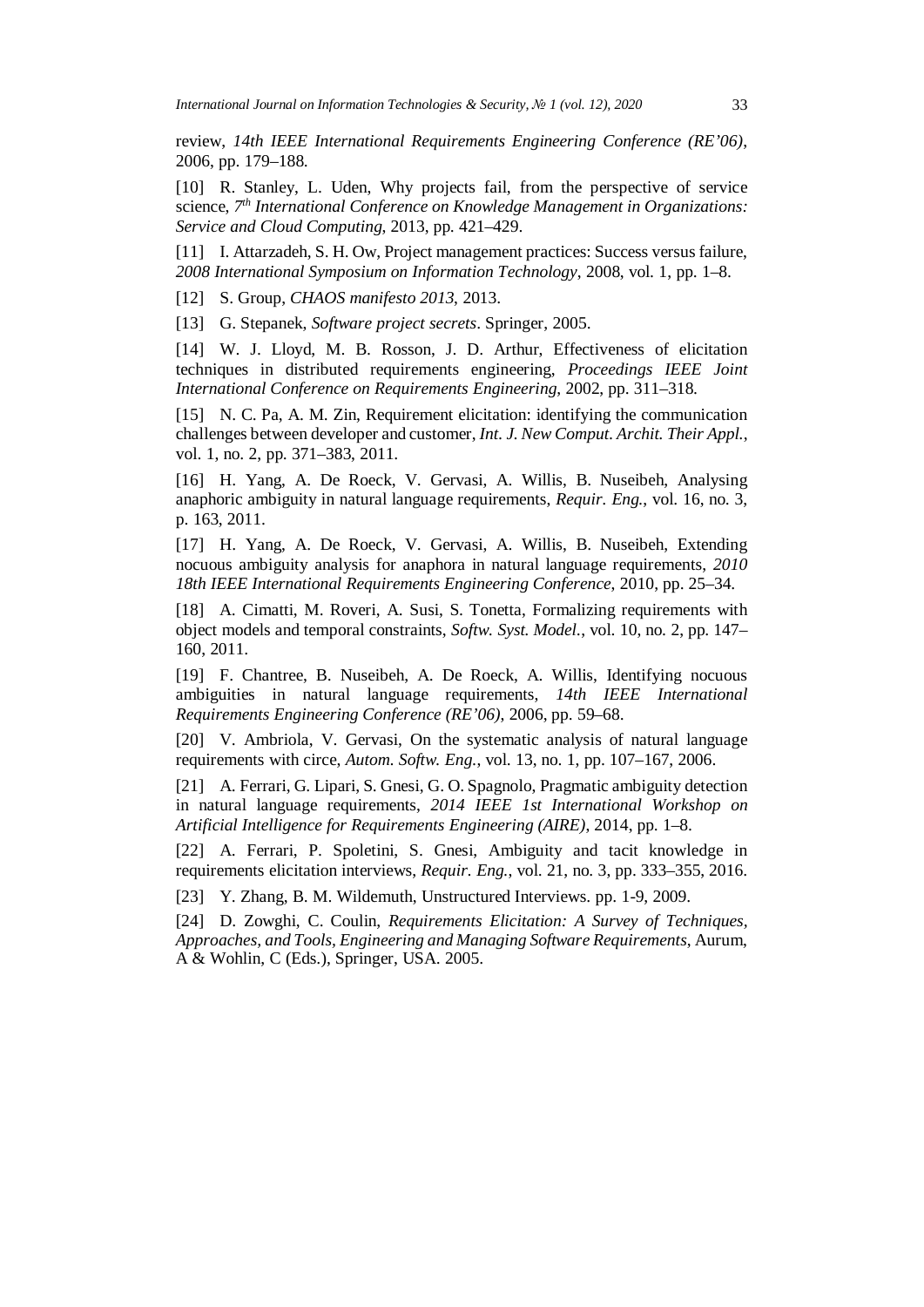[25] A. Arshad, M. F. B. Noordin, R. B. Othman, An Exploratory Qualitative Study to Identify Factors Affecting Requirements Elicitation and Fact Finding While Developing Health Care Knowledge Management Systems in Pakistan, *Sci. Int. Lahore*, vol. 29, no. 3, pp. 633–639, 2017.

[26] A. M. Hickey and A. M. Davis, Elicitation Technique Selection: How Do Experts Do It?, *Proceedings of the Eleventh IEEE International Requirements Engineering Conference*. pp. 169-178, 2003.

[27] H. Beyer, K. Holtzblatt, Apprenticing with the Customer, *Commun. ACM*, vol 38, no. 5, pp. 45–52, 1995.

[28] N. Maiden, G. Rugg, ACRE: selecting methods for requirements acquisition, *Softw. Eng. J*, vol. 11, no. 3, pp. 183–192, 1996.

[29] D. Carrizo, O. Dieste, N. Juristo, N, Systematizing requirements elicitation technique selection, *Information and Software Technology*, vol. 56, no. 6, pp. 644- 669, 2014.

[30] H. F. Hofmann, F. Lehner, Requirements engineering as a success factor in software projects, *IEEE Softw*., vol. 18, no. 4, pp. 58–66, 2001.

[31] P. Chatzoglou, L. Macaulay, Requirements capture and IS methodologies, *Inf. Syst. J.*, vol 6, no. 3, pp. 209–225, 1996.

[32] D. Carrizo, O. Dieste, N. Juristo, N, Contextual attributes impacting the effectiveness of requirements elicitation Techniques: Mapping theoretical and empirical research, *Information and Software Technology*, vol. 92, pp. 194-221, 2017

[33] D. De Vaus, *Surveys in social research*. Routledge, 2013

[34] M. L. Saunders, P. Lewis, A. Thornhill, *Research Methods for Business Students*. Financial Times Prentice Hall Inc., London, 2009

[35] F. J. Fowler Jr, *Survey research methods*. Sage publications, 2013.

[36] N. Martin, S. Gregor, Requirements Engineering: A case of developing and managing quality software systems in the public sector, in *Engineering and Managing Software Requirements* (pp. 353-372). Springer, Berlin, Heidelberg, 2005.

[37] S. Arif, Q. Khan and S. A. K. Gahyyur, Requirements Engineering Processes, Tools/Technologies, & Methodologies, *International Journal of Reviews in Computing*, pp. 42-56, 2009.

[38] M. Yousuf, N. Asger, Comparison of various requirements elicitation techniques, *International Journal of Computer Applications*, vol. 116, no. 4, 2015.

[39] S. N. Kumari, S. A. Pillai, A survey on global requirements elicitation issues and proposed research framework, *2013 IEEE 4th International Conference on Software Engineering and Service Science*. pp. 554-557, 2013.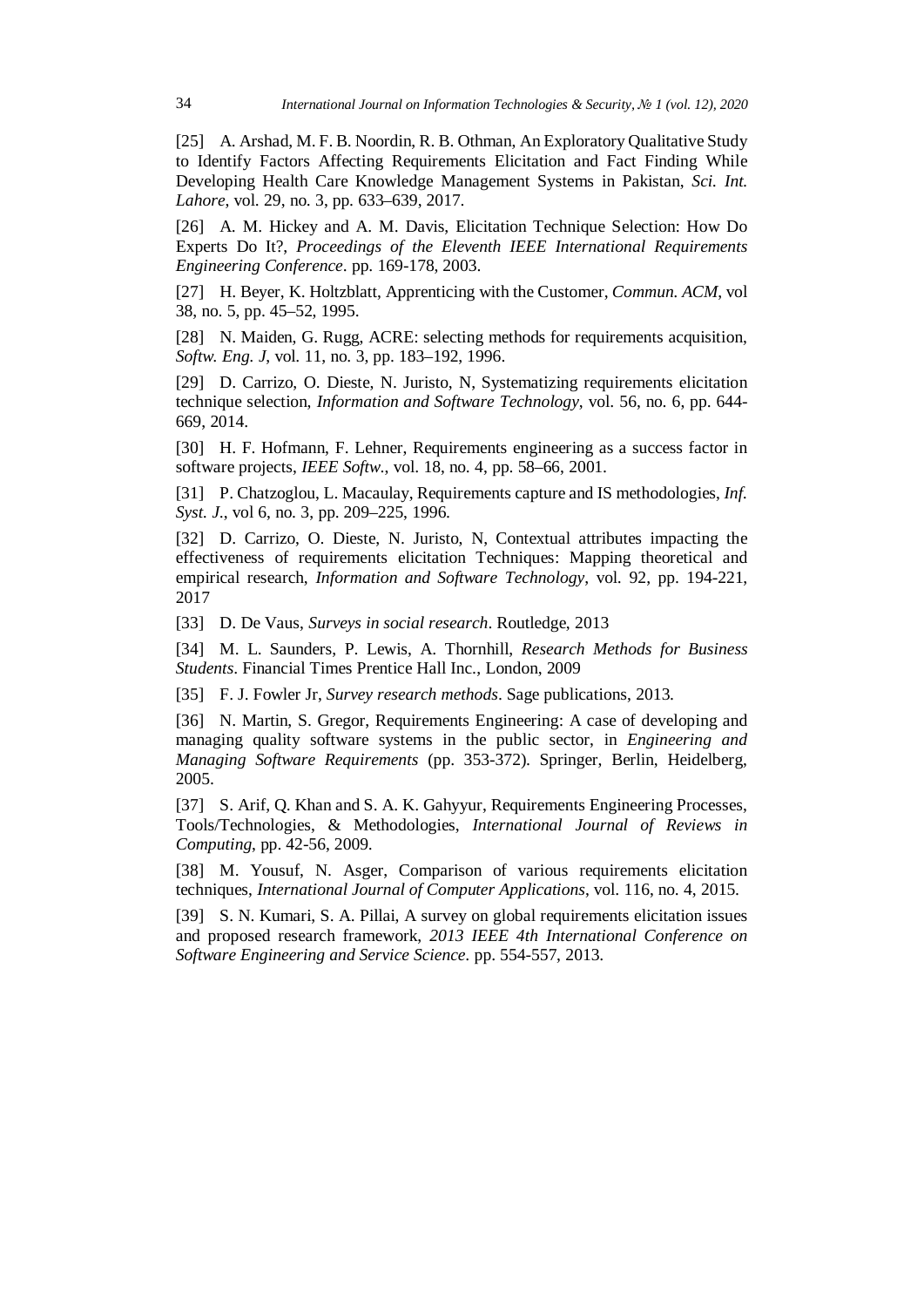[40] F. Anwar, R. Razali, Requirements Elicitation Techniques Selection Survey, In *SoMeT*. (pp. 280-294), 2014, August.

[41] N. R. Darwish, A. A. Mohamed, A. S. Abdelghany, A hybrid machine learning model for selecting suitable requirements elicitation techniques, *International Journal of Computer Science and Information Security*. *14*(6), pp.1- 12, 2016.

[42] L. C. Ronoh, G. M. Muchiri, F. Wabwoba, *Factors affecting requirements elicitation for heterogeneous users of information systems*. 2015.

[43] J. Okesola, Olatunji. et al. Qualitative Comparisons of Elicitation Techniques in Requirement Engineering. *Qualitative comparison of elicitation techniques in requirements engineering* 14 (2), 2019, pp. 565-570.

[44] A. Ullah, S. Nazir, S. Shahzad, Trade-off Analysis Among Elicitation Techniques Using Simple Additive Weighting Method, in *Advances in Intelligent Systems and Computing*, Springer International Publishing, 2018, pp. 498–514.

[45] J. Horkoff, J. Ersare, J. Kahler, T. D. Jorundsson, I. Hammouda, Efficiency and Effectiveness of Requirements Elicitation Techniques for Children, in *2018 IEEE 26th International Requirements Engineering Conference (RE)*, 2018.

[46] IA. Iqbal, I. A. Khan, S. Jan, A Review and Comparison of the Traditional Collaborative and Online Collaborative Techniques for Software Requirement Elicitation, in *2019 2nd International Conference on Advancements in Computational Sciences (ICACS)*, 2019.

#### *Information about the author:*

**Abdullah A H Alzahrani** He received the BSc degree from KAU University, Jeddah, Saudi Arabia in 2007 and received the MSc and Ph.D. degrees from University of Essex, Colchester, United Kingdom, in 2011 and 2016, respectively. He joined Umm Al Qura University, Makkah, Saudi Arabia in 2008. Since 2008, he has been with the Computing College at Alqunfuda, Umm Al Qura University, where he is currently an Assistant Professor. His main areas of research interest is software engineering. Dr Abdullah A H Alzahrani was a Vice Dean of Computing College at Alqunfuda from 2016 to 2019. Currently, Dr Alzahrani Vice Dean for Development and Entrepreneurship of Computing College at Al Lith, Umm Al Qura University from 2019 to present.

#### **Manuscript received on 03 January 2020**